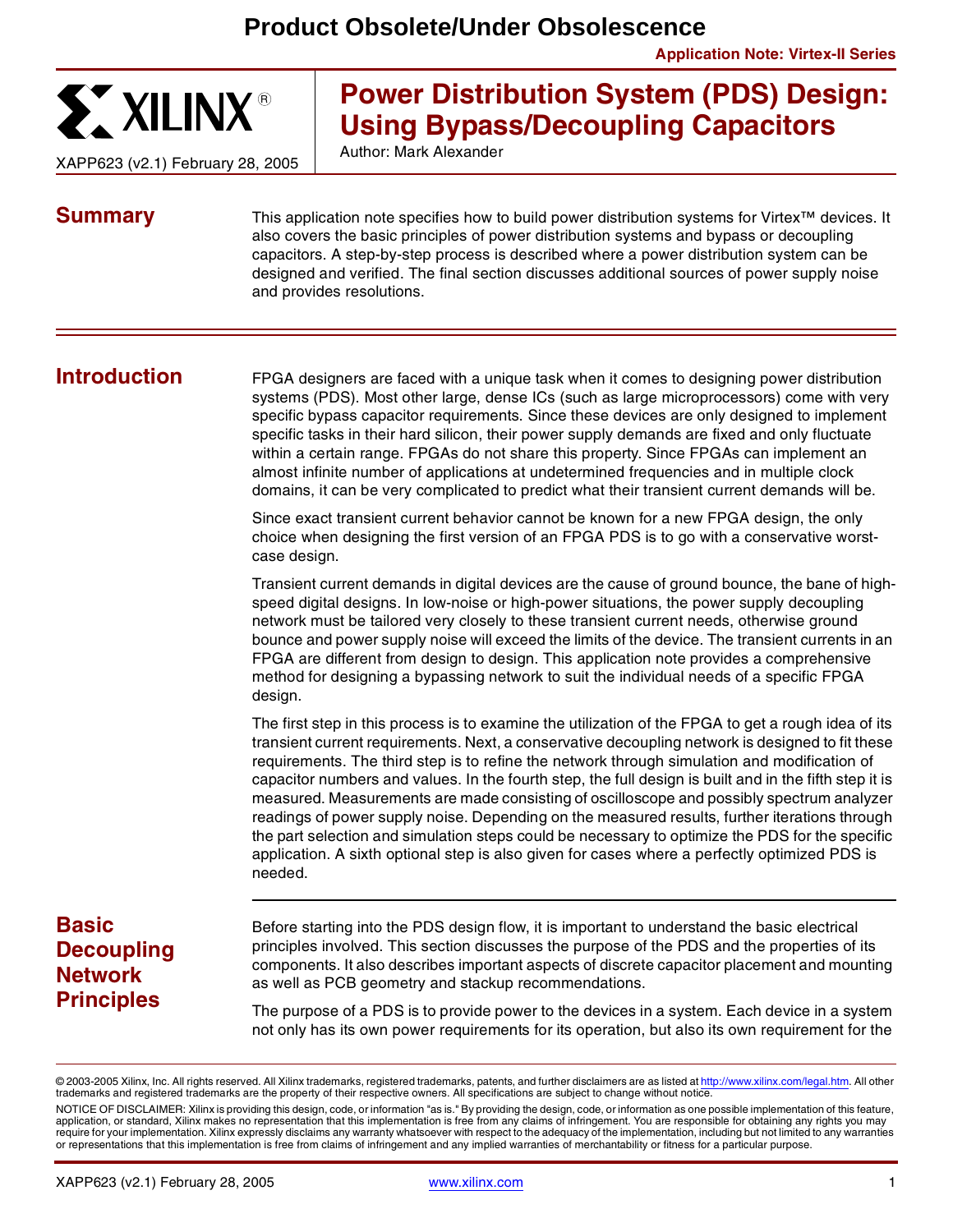cleanliness of that power. Most digital devices, including all Xilinx FPGAs, have a requirement that on all supplies,  $V_{CC}$  must not fluctuate more than 5% above or 5% below the nominal  $V_{CC}$ value. In this document  $V_{CC}$  is used generically to refer to all FPGA power supplies:  $V_{CCINT}$  $V_{\text{CCO}}$ ,  $V_{\text{CCAUX}}$ , and  $V_{\text{REF}}$ . Multi-gigabit transceiver (MGT) analog supplies (AV<sub>CCAUXTX</sub>, AV<sub>CCAUXRX</sub>, VTTX, VTRX) are not covered here. For specific instructions on these supplies, see the RocketIO™ Transceiver User Guide (**[Reference #1](#page-22-0)**).

This requirement specifies a maximum amount of noise present on the power supply, often referred to as "ripple voltage." If the device requirements state that  $V_{CC}$  must be within  $\pm 5\%$  of the nominal voltage, that means peak to peak voltage ripple must be no more than 10% of the nominal  $V_{CC}$ . This assumes that nominal  $V_{CC}$  is exactly the nominal value given in the datasheet. If this is not the case, then  $V_{\text{RIPPI F}}$  must be adjusted to a value correspondingly less than 10%.

The power consumed by a digital device varies over time, and this variance occurs on all frequency scales. Low frequency variance of power consumption is usually the result of devices or large portions of devices being enabled or disabled. This can occur on time scales from milliseconds to days. High frequency variance of power consumption is the result of individual switching events inside a device, and this happens on the scale of the clock frequency and the first few harmonics of the clock frequency.

Since the voltage level of  $V_{CC}$  for a device is fixed, changing power demands are manifested as changing current demand. The PDS must accommodate these variances of current draw with as little change in power supply voltage as possible.

When the current draw in a device changes, the power distribution system cannot respond to that change instantaneously. For the short time before the PDS responds, the voltage at the device changes. This is where power supply noise appears. There are two main causes for this lag in the PDS corresponding to the two major components of the PDS.

The first major component of the PDS is the voltage regulator. It observes its output voltage and adjusts the amount of current being supplied to keep the voltage constant. Most common voltage regulators make this adjustment on the order of milliseconds to microseconds. They are effective at maintaining output voltage for events at all frequencies from DC to a few hundred kilohertz (depending on the regulator). For all transient events that occur at frequencies above this range, there is a time lag before the voltage regulator can respond to the new level of demand. For example, if current demand in the device increases in a matter of nanoseconds, the voltage at the device sags by some amount until the voltage regulator can adjust to the new, higher level of current it must provide. This lag might take from microseconds to milliseconds, during which time the voltage sags.

The second major component of the PDS is the bypass or decoupling capacitors. In this application note, the words "bypass" and "decoupling" are used interchangeably. Their function is to act as local energy storage for the device. They cannot provide DC power, as only a small amount of energy is stored in them (the voltage regulator is present to provide DC power). The function of this local energy storage is to respond very quickly to changing current demands. The capacitors are effective at maintaining power supply voltage at frequencies from hundreds of kilohertz to hundreds of megahertz in the milliseconds to nanoseconds range. Decoupling capacitors are of no use for all events occurring above or below this range. For example, if current demand in the device increases in a few picoseconds, the voltage at the device sags by some amount until the capacitors can supply extra charge to the device. If current demand in the device changes and maintains this new level for a number of milliseconds, the voltage regulator circuit, operating in parallel with the bypass capacitors, effectively takes over for them, changing its output to supply this new current.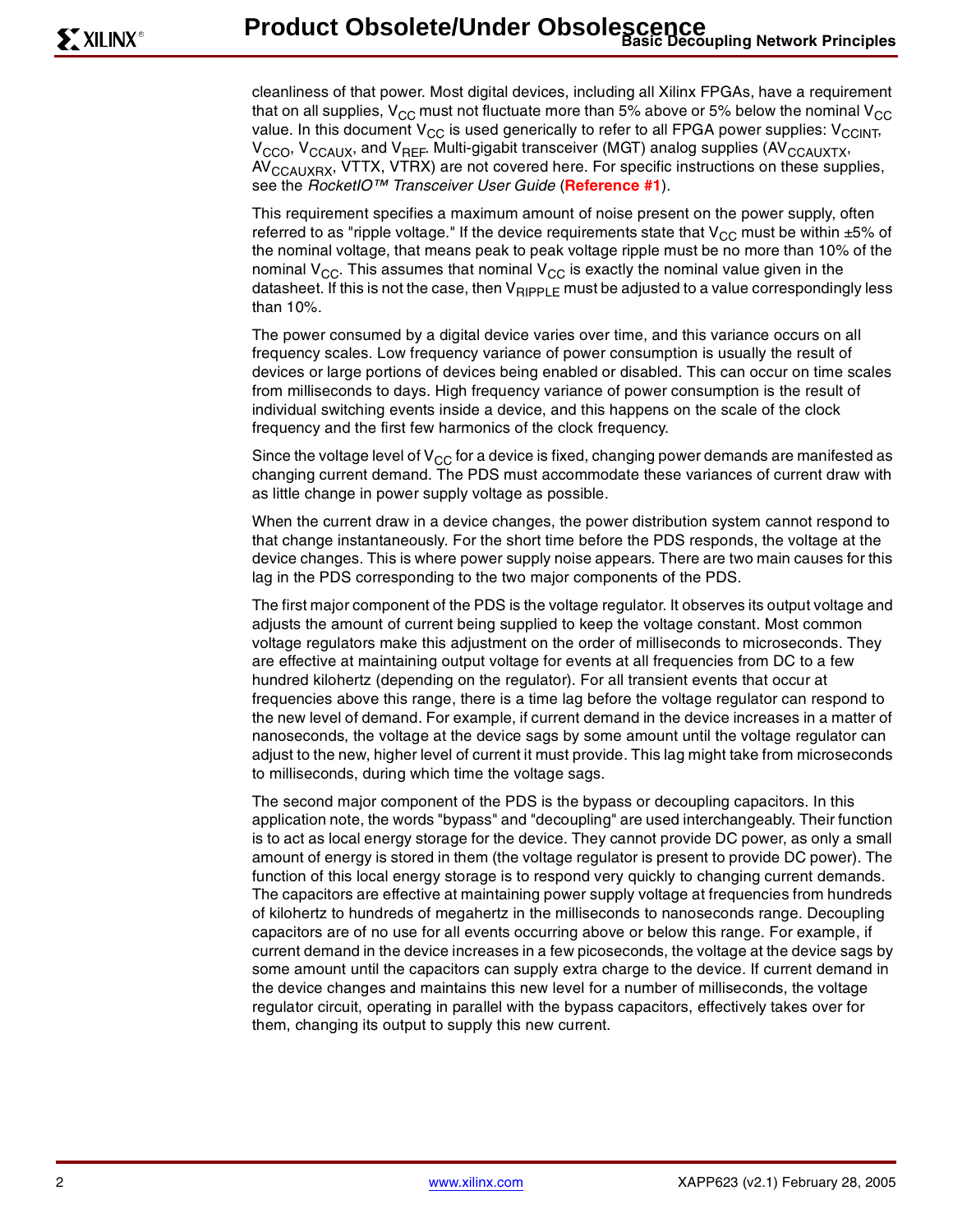[Figure 1](#page-2-0) shows the major components of the PDS: the power supply, the decoupling capacitors, and the active device being powered (in this case, an FPGA).



Figure 1: **Simplified PDS Circuit**

<span id="page-2-0"></span>[Figure 2](#page-2-1) shows a further simplified PDS circuit, showing all reactive components decomposed to a frequency-dependent resistor.



Figure 2: **Further Simplified PDS Circuit**

### <span id="page-2-1"></span>**What is the Role of Inductance?**

There is a property of the capacitors and of the PCB current paths that retards changes in current flow. This is the reason why capacitors cannot respond instantaneously to transient currents, nor to changes that occur at frequencies higher than their effective range. This property is called inductance.

Inductance can be thought of as momentum of charge. Where charge is moving at some rate through a conductor, this implies some amount of current. If the level of current is to change, the charge must move at a different rate. Because there is momentum (stored magnetic field energy) associated with this charge, it takes some amount of time for the charge to slow down or speed up. The greater the inductance, the greater the resistance to change, and the longer it takes for the current level to change.

The purpose of the PDS is to accommodate whatever current demands the device(s) could have, and respond to changes in that demand as quickly as possible. When these demands are not met, the voltage across the device's power supply changes. This is observed as noise. Since inductance retards the abilities of bypass capacitors to quickly respond to changing current demands, it should be minimized.

[Figure 1](#page-2-0) shows inductances between the FPGA device and capacitors, and between the capacitors and the voltage regulator. These inductances arise as parasitics of the capacitors themselves and of all current paths in the PCB. It is important that each of these be minimized.

### **Capacitor Parasitic Inductance**

Of a capacitor's various properties, the capacitance value is often considered the most important. However in the domain of PCB PDS design, the property of parasitic inductance (ESL or Equivalent Series Inductance) is of the same or greater importance.

The one factor that influences parasitic inductance more than any other is the dimensions of the package. Very simply, physically small capacitors tend to have lower parasitic inductance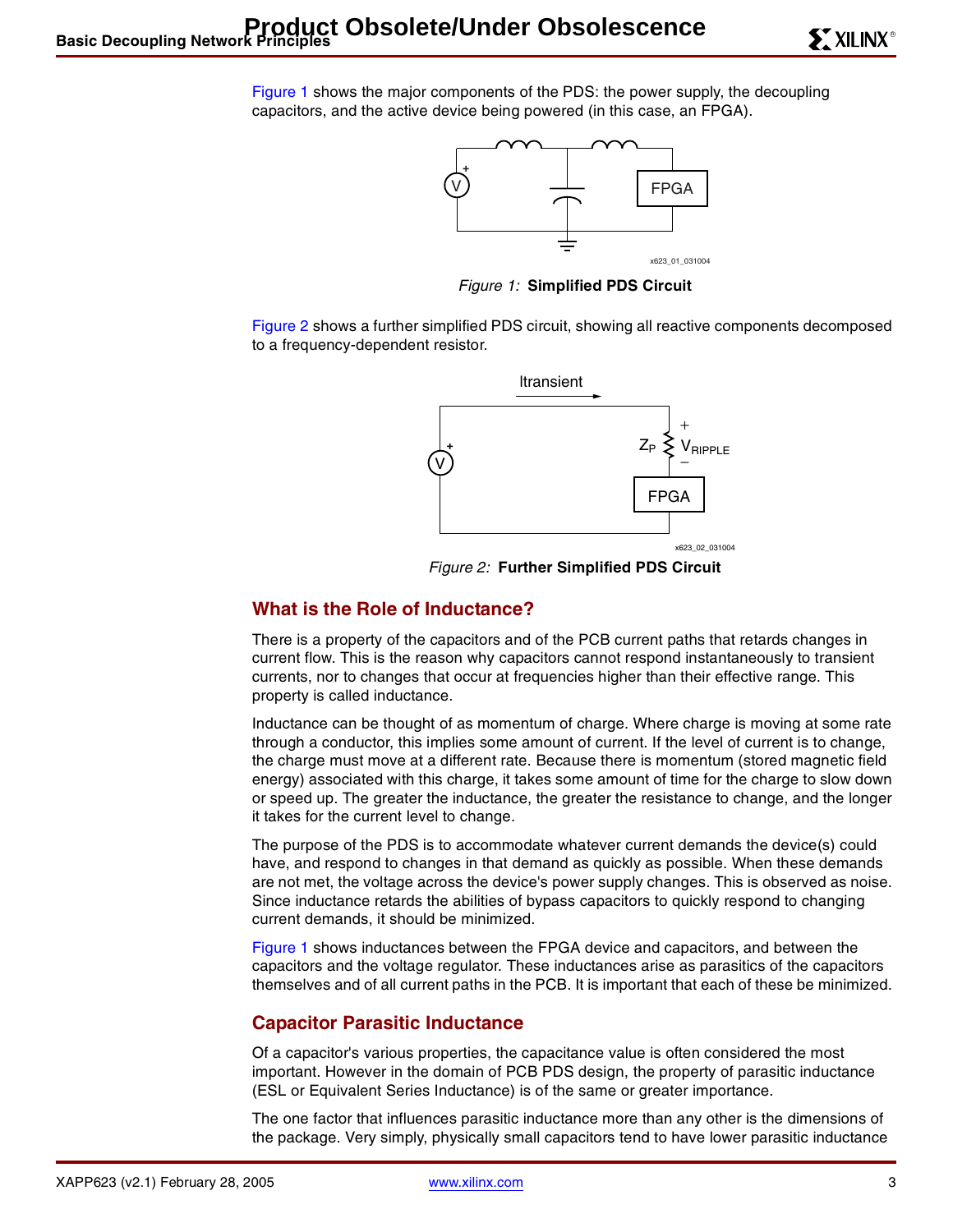than physically large capacitors. Just as a short wire has less inductance than a long wire, a short capacitor has less inductance than a long capacitor. Likewise, as a fat or wide wire has less inductance than a narrow wire, so too does a fat capacitor have less inductance than a narrow capacitor.

For these reasons, when choosing decoupling capacitors, the smallest package should be chosen for a given value. Similarly, for a given package size (essentially a fixed inductance value), the highest capacitance value available in that package should be chosen.

Surface-mount chip capacitors are the smallest capacitors available, making them a good choice for discrete bypass capacitors. For values from 2.2 µF down to very small values such as 0.001 µF, X7R or X5R type capacitors are usually used. These have low parasitic inductance, and an acceptable temperature characteristic. For larger values, such as 1000 µF, tantalum capacitors are used. These have low parasitic inductance and a relatively high equivalent series resistance (ESR), giving them a low-quality factor and consequently a very wide range of effective frequencies. They also provide a comparatively high capacitance value in a small package size, thus reducing board real-estate costs. In cases where tantalum capacitors are not available, low-inductance electrolytic capacitors can be used. Other new technologies with similar characteristics are also available.

A real capacitor has characteristics not only of capacitance but also inductance and resistance. [Figure 3](#page-3-0) shows the parasitic model of a real capacitor. A real capacitor should be treated as an RLC circuit.



Figure 3: **Parasitics of a Real, Non-Ideal Capacitor**

<span id="page-3-0"></span>[Figure 4](#page-3-1) shows the impedance characteristic of a real capacitor. Overlaid on this plot are the curves corresponding to the capacitor's capacitance and parasitic inductance (ESL). These two curves combine to form the total impedance characteristic of the RLC circuit formed by the parasitics of the capacitor.



Figure 4: **Contribution of Parasitics to Total Impedance Characteristics**

<span id="page-3-1"></span>As capacitive value is increased, the capacitive curve moves down and to the left. As parasitic inductance is decreased, the inductive curve moves down and to the right. Since parasitic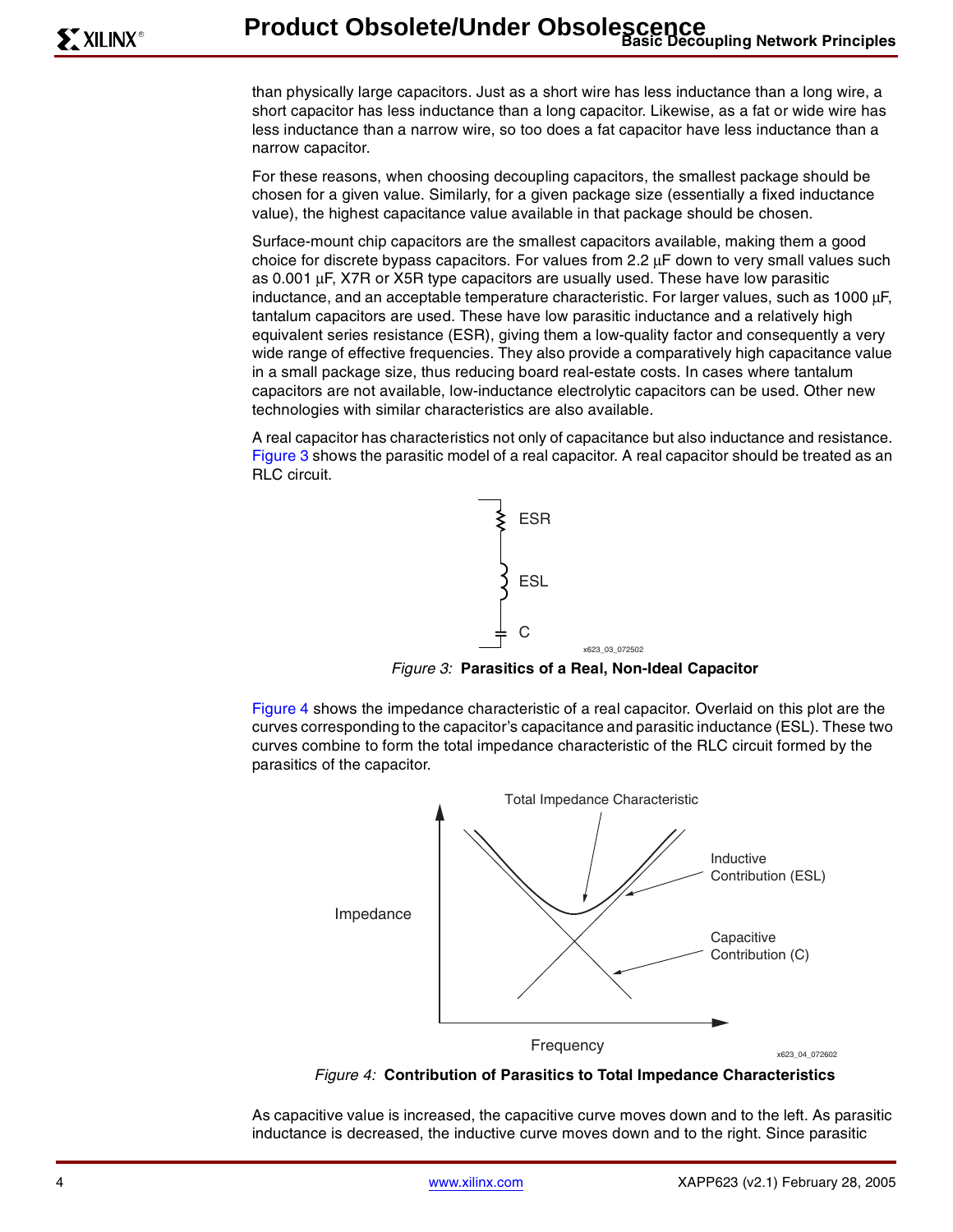inductance for capacitors in a given package is essentially fixed, the inductance curve remains fixed. As different capacitor values are selected in that same package, the capacitive curve moves up and down relative to the fixed inductance curve. The only way to decrease the total impedance of a capacitor for a given package is to increase the value of the capacitor. The only way to move the parasitic inductance curve down (and consequently lower the total impedance characteristic), is to connect additional capacitors in parallel.

# **Inductance from PCB Current Paths**

The parasitic inductance of current paths in the PCB have two distinct sources: the capacitor mounting, and the power and ground planes of the PCB.

#### <span id="page-4-1"></span>**Mounting Inductance**

In this context, the mounting refers to the capacitor's solder land on the PCB, the trace (if any) between the land and via, and the via itself.

The vias, traces, and pads of a capacitor mounting contribute anywhere from 300 pH to 4 nH of inductance depending on the specific geometry. Since the inductance of a current path is proportional to the area of the loop the current traverses, it is important to minimize the size of this loop. The loop consists of the path through one power plane, up through one via, through the connecting trace to the land, through the capacitor, through the other land and connecting trace, down through the other via, and into the other plane, as shown in [Figure 5](#page-4-0).



X623\_05\_031204

### Figure 5: **Cutaway View of PCB with Capacitor Mounting**

<span id="page-4-0"></span>By shortening the connecting traces, the area of this loop is minimized and the inductance is reduced. Similarly, by reducing the via length through which the current flows, loop area is minimized and inductance is reduced.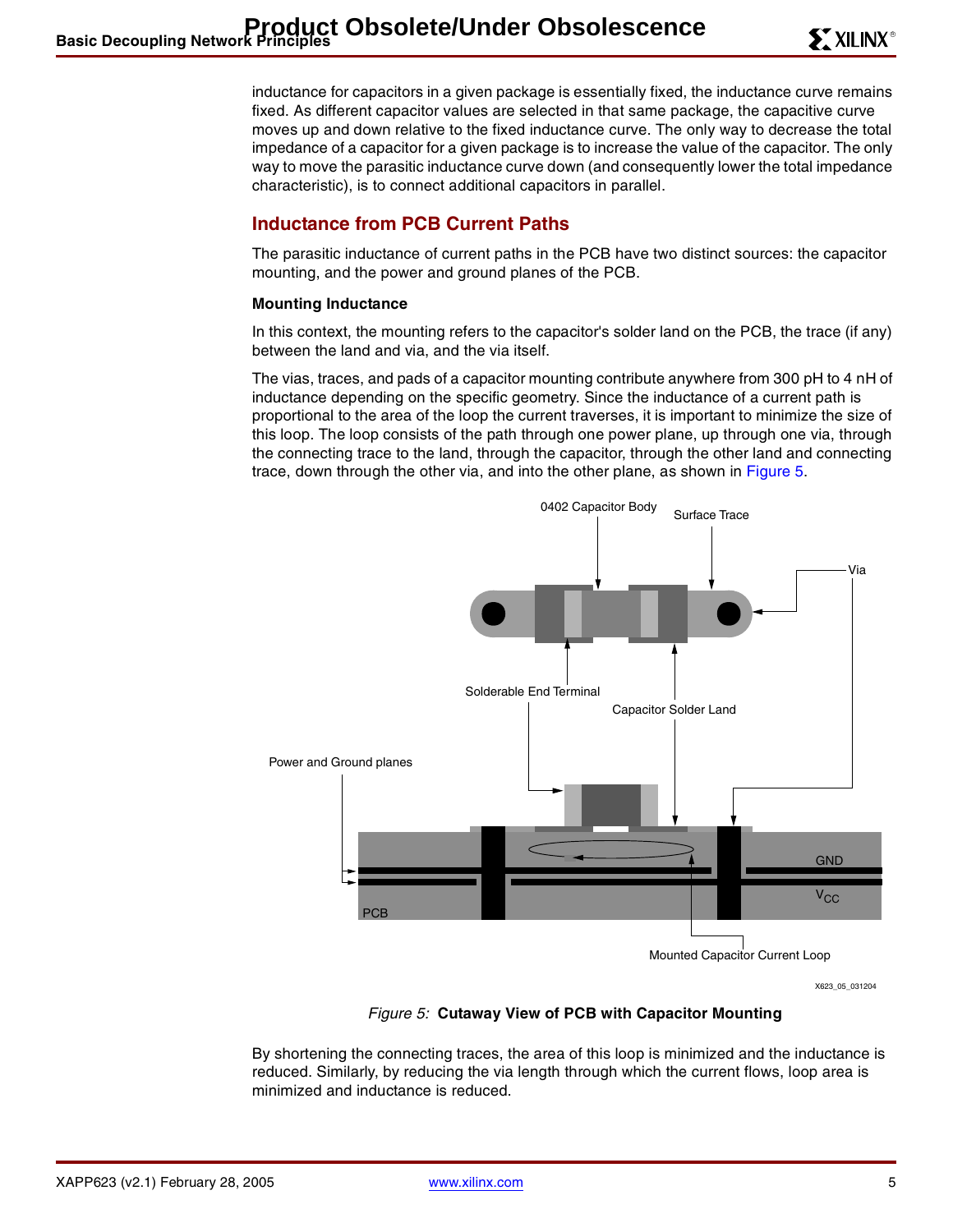0402 Land Pattern, end vias, long traces, 4nH - BAD



#### <span id="page-5-0"></span>Figure 6: **Example Capacitor Land and Mounting Geometries**

The existence and/or length of a connecting trace has a big impact on parasitic inductance of the mounting. Wherever possible, there should be no connecting trace ([Figure 6](#page-5-0)a) - the via should butt up against the land itself [\(Figure 6](#page-5-0)b). Additionally, the connecting trace should be made as wide as possible. Further improvements can be made to the mounting by placing vias to the side of capacitor lands ([Figure 6](#page-5-0)c), or doubling the number of vias [\(Figure 6](#page-5-0)d). Currently, very few PCB manufacturing processes allow via-in-pad geometries, but this is another good option. The technique of using multiple vias per land is important when using ultra-low inductance capacitors, such as reverse aspect ratio capacitors (AVX's LICC).

Many times in an effort to squeeze more parts into a small area, PCB layout engineers opt to share vias among multiple capacitors. **This technique should not be used under any circumstances**. The capacitor mounting (lands, traces and vias) typically contributes about the same amount or more inductance than the capacitor's own parasitic inductance. If a second capacitor is connected into the vias of an existing capacitor, it only improves the PDS by a very small amount. It is better to reduce the total number of capacitors and maintain a one-to-one ratio of lands to vias.

#### <span id="page-5-1"></span>**Plane Inductance**

The power and ground planes of a PCB have some amount of inductance associated with them. The geometry of these planes determines their inductance.

Since power and ground planes are by definition a planar structure, current does not just flow through them in one direction. It tends to spread out as it travels from one point to another, in accordance with a property similar to skin effect. For this reason, inductance of planes can be described as "spreading inductance," and is specified in units of henries per square. The square is dimensionless, as it is the shape of a section of plane, not the size, that determines its inductance.

Spreading inductance acts like any other inductance — to resist changes to the amount of current in a conductor. In this case, the conductor is the power plane or planes. This quantity should be reduced as much as possible, since it retards the ability of capacitors to respond to transient currents in the device. Since the X-Y shape of the plane is typically something the designer has little control over, the only controllable factor is the spreading inductance value.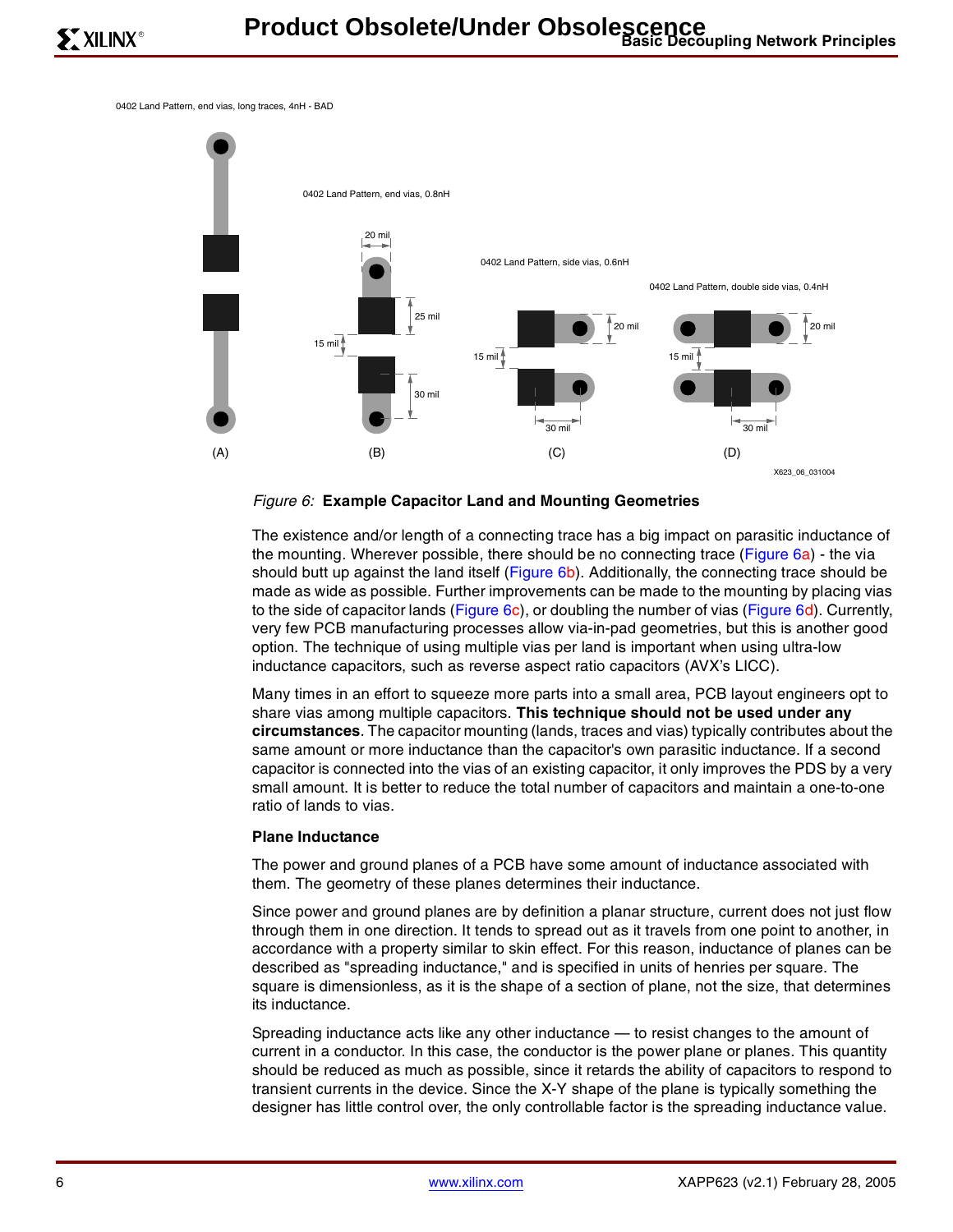This is primarily determined by the thickness of the dielectric separating a power plane from its associated ground plane.

In high-frequency power distribution systems of the type discussed here, power and ground planes work in pairs. Their inductances do not exist independently of each other. The spacing (and the dielectric constant of the material) between power and ground planes determines the spreading inductance of the pair. The closer the spacing (the thinner the dielectric), the lower the spreading inductance. [Table 1](#page-6-0) gives approximate values of spreading inductance for different thicknesses of FR4 dielectric (**[Reference #2](#page-22-1)**).

<span id="page-6-0"></span>

| Table 1: Capacitance and Spreading Inductance Values for Various Thicknesses of FR4 |  |
|-------------------------------------------------------------------------------------|--|
| <b>Power-Ground Plane Sandwiches</b>                                                |  |

| <b>Dielectric Thickness</b><br>(mil, microns) | Inductance<br>(pH/square) | Capacitance<br>$(pF/in2, pF/cm2)$ |
|-----------------------------------------------|---------------------------|-----------------------------------|
| 4, 102                                        | 130                       | 225, 35                           |
| 2.51                                          | 65                        | 450, 70                           |
| 1, 25                                         | 32                        | 900, 140                          |

Since closer spacing results in decreased spreading inductance, it is best, wherever possible, to place  $V_{CC}$  planes directly adjacent to GND planes in the stackup. Facing  $V_{CC}$  and GND planes are sometimes referred to as "sandwiches." While the use of  $V_{CC}$  – GND sandwiches was not necessary in the past for previous technologies, the speeds involved and the sheer amount of power required for fast, dense devices demands it.

Besides offering a low-inductance current path, power-ground sandwiches also offer some high-frequency decoupling capacitance. As plane area increases and as the separation between power and ground planes decreases, the value of this capacitance increases. At the same time, since the parasitic inductance of this capacitance is decreasing, its effective frequency band center frequency increases. Capacitance per square inch is also given in [Table 1](#page-6-0).

This capacitance alone is usually not enough to give power-ground sandwiches a compelling advantage. However, when viewed as a bonus on top of low spreading inductance, it is an advantage most designers gladly take.

#### <span id="page-6-1"></span>**PCB Stackup and Layer Order**

The placement of  $V_{CC}$  and Ground planes in the PCB stackup (determined by layer order) has a significant impact on the parasitic inductances of power current paths. For this reason, PCB designers need to consider layer order in the early stages of the design cycle, putting highpriority supplies in the top half of the stackup and low-priority supplies in the bottom half of the stackup.

Power supplies with high transient current should have their associated  $V_{CC}$  planes close to the top surface (FPGA side) of the PCB stackup to decrease the distance in the vertical direction that currents travel through  $V_{CC}$  and GND vias before reaching the associated  $V_{CC}$  and GND planes. As mentioned in the previous section, every  $V_{CC}$  plane should have a GND plane adjacent to it in the stackup to reduce spreading inductance. Since high-frequency currents couple tightly due to skin effect, the GND plane adjacent to a given  $V_{CC}$  plane tends to carry the majority of the current complementary to that in the  $V_{CC}$  plane. For this reason, adjacent  $V_{CC}$ and GND planes are considered as a pair.

Not all  $V_{CC}$  and GND plane pairs can reside in the top half of the PCB stackup, because manufacturing constraints typically require the PCB stackup to be symmetrical about the center with respect to dielectric thicknesses and etched copper areas. The PCB designer must determine which  $V_{CC}$  and GND plane pairs have high priority or carry high-frequency energy, and which pairs have low priority or carry lower frequency energy.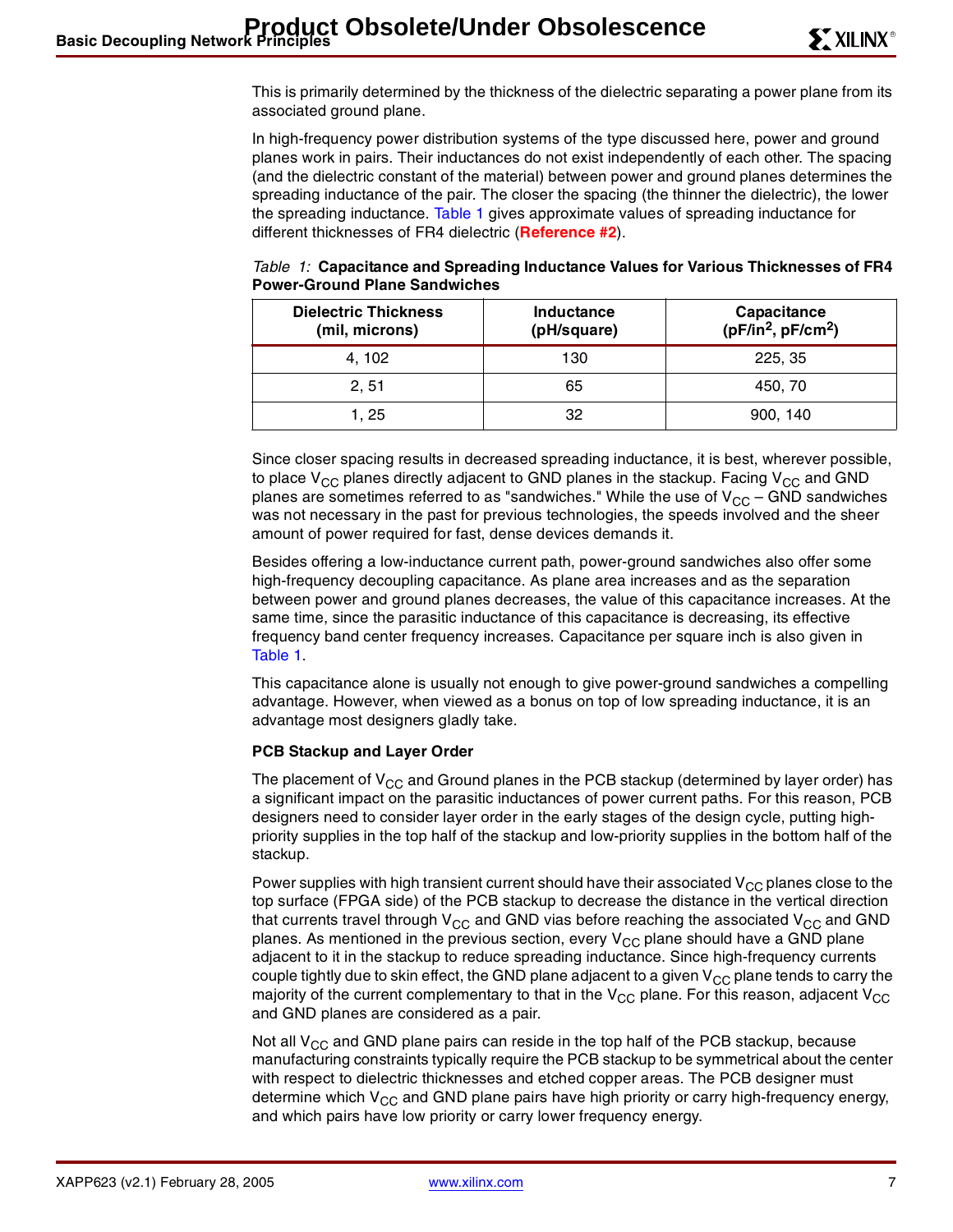### <span id="page-7-0"></span>**Capacitor Effective Frequency**

Every capacitor has a narrow frequency band where it is most effective as a decoupling capacitor. Outside this band, it does have some contribution to the PDS but in general it is much smaller. The frequency bands of some capacitors are wider than others. The ESR of the capacitor determines the quality factor (Q) of the capacitor, which determines the width of the effective frequency band. Tantalum capacitors generally have a very wide effective band, while X7R and X5R chip capacitors, with their lower ESR, generally have a very narrow effective band.

The effective frequency band corresponds to the capacitor's resonant frequency. While an ideal capacitor only has a capacitive characteristic, real non-ideal capacitors also have a parasitic inductance ESL and a parasitic resistance ESR. These parasitics act in series to form an RLC circuit [\(Figure 3\)](#page-3-0). The resonant frequency associated with that RLC circuit is the resonant frequency of the capacitor.

To determine the resonant frequency of an RLC circuit, the following equation is used:

$$
F = \frac{1}{2\pi\sqrt{LC}}
$$
 Equation 1

Alternatively, a frequency sweep SPICE simulation of the circuit could be performed, and the frequency where the minimum impedance value occurs would be the resonant frequency.

It is important to distinguish between the capacitor's self-resonant frequency and the effective resonant frequency of the mounted capacitor when it is part of the system. This is simply the difference between taking into account only the capacitor's parasitic inductance, and taking into account its parasitic inductance as well as that of the vias, planes, and connecting traces lying between it and the FPGA. The self-resonant frequency of the capacitor  $F_{RSELF}$  (the value reported in a capacitor datasheet), is considerably higher than its effective mounted resonant frequency in the system,  $F_{RIS}$ . Since the mounted capacitor's performance is what is important, it is the mounted resonant frequency that is used when evaluating a capacitor as part of a larger PDS.

The main contributors to mounted parasitic inductance are the capacitor's own parasitic inductance, the inductance of PCB lands and connecting traces, the inductance of vias, and power plane inductance. Vias traverse a full board stackup on their way to the device when capacitors are mounted on the underside of the board. These vias contribute something in the range of 300 pH to 1,500 pH on a board with a finished thickness of 60 mils; vias in thicker boards have higher inductance. Because there are two of these paths in series with each capacitor, twice this value should be added to the capacitor's parasitic inductance. This quantity, the parasitic inductance of the capacitor mounting, is designated L<sub>MOUNT</sub>. To determine the total parasitic inductance of the capacitor in-system,  $L_{IS}$ , the capacitor's parasitic inductance  $L_{\text{SELF}}$  is added to the parasitic inductance of the mounting,  $L_{\text{MOUNT}}$ :

 $L_{IS} = L_{SELF} + L_{MOUNT}$ 

#### **Example**

X7R Ceramic Chip capacitor (AVX capacitor data used here)

 $C = 0.01 \mu F$  $L_{\rm SFI F}$  = 0.9 nH  $F_{RSFIF}$  = 53 MHz  $L_{MOLINT} = 0.8 \text{ nH}$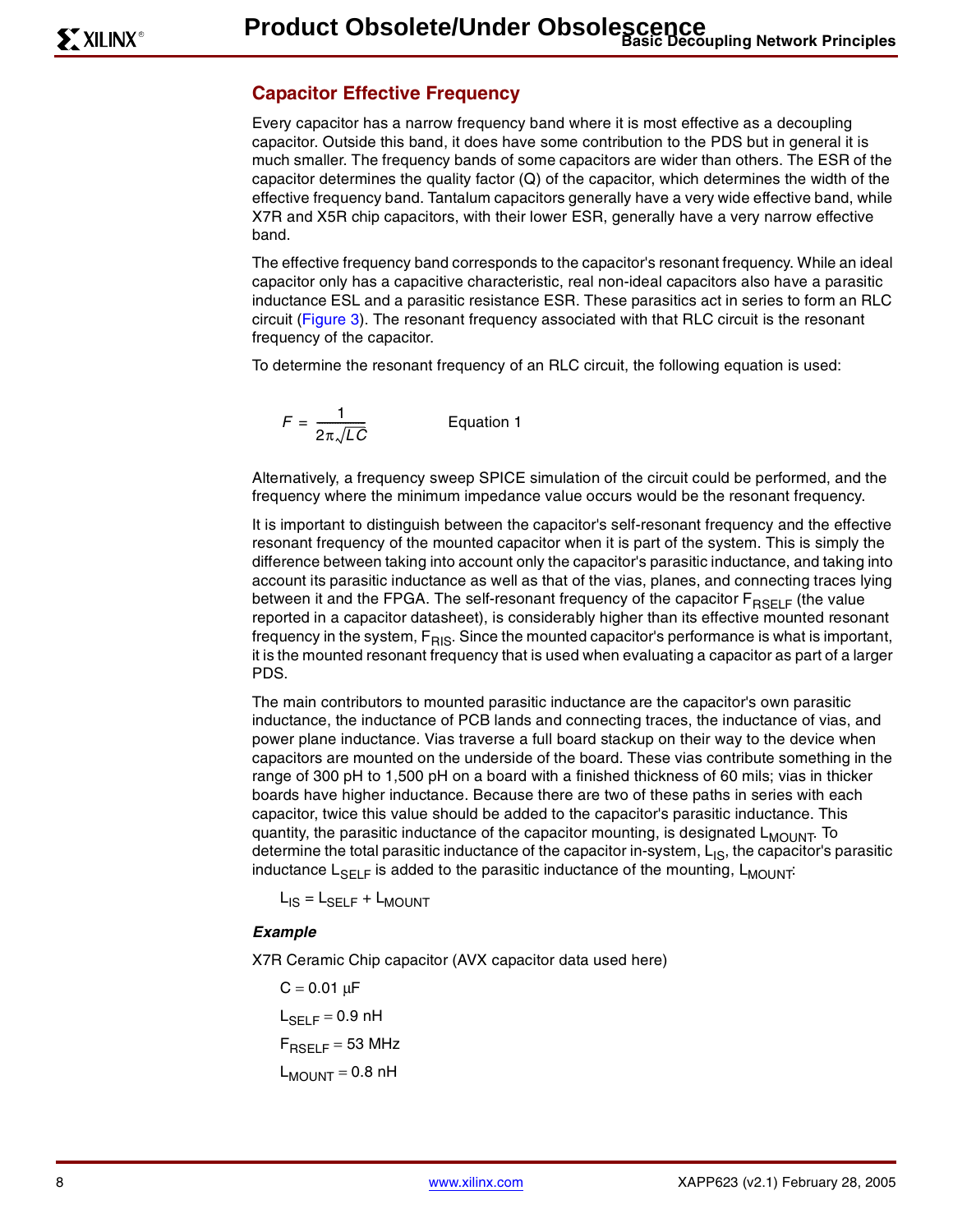To determine the effective in-system parasitic inductance  $(L_{\text{IS}})$ , add the via parasitics:

 $L_{IS} = L_{SFI} + L_{MOLINT} = 0.9$  nH +0.8 nH = 1.7 nH  $L_{IS} = 1.7$  nH

Plugging in the values from the example:

$$
F_{RIS} = \frac{1}{2\pi \sqrt{L_{IS}C}}
$$
  

$$
F_{RIS} = \frac{1}{2\pi \sqrt{(1.7 \times 10^{-9} H) \cdot (1 \times 10^{-8} F)}} = 3.8 \times 10^{7} Hz
$$

F<sub>RIS</sub>: Mounted Capacitor Resonant Frequency: 38 MHz

Since a decoupling capacitor is only effective at a narrow band of frequencies around its resonant frequency, it is important that the resonant frequency be taken into account when choosing a collection of capacitors to build up a decoupling network.

### <span id="page-8-0"></span>**Capacitor Anti-Resonance**

One common problem associated with capacitors in an FPGA PDS is anti-resonant spikes in the PDS aggregate impedance. These spikes can be caused by bad combinations of energy storage devices in the PDS (such as discrete capacitors, parasitic inductances, power and ground planes). If the inter-plane capacitance of the power and ground planes has an especially low Z with a high-quality factor, the crossover point between the high-frequency discrete capacitors and this plane capacitance might exhibit a high-impedance anti-resonance peak. If the FPGA has high transient current demand at this frequency (acting as a stimulus), a large noise voltage results. The PDS can be improved only by bringing down the impedance of the anti-resonant spike. To mitigate this problem, either the characteristics of the highfrequency discrete capacitors or the characteristics of the  $V_{CC}$  and Ground planes must be changed.

#### **Capacitor Placement**

Capacitors need to be close to the device to perform the decoupling function. There are two basic reasons for this requirement.

First, increased spacing between the device and decoupling capacitor increases the distance travelled by the current in the power and ground planes, and hence, the inductance of the current path between the device and the capacitor. Since the inductance of this path (the loop followed by current as it goes from the  $V_{CC}$  side of the capacitor to the  $V_{CC}$  pin[s] of the FPGA, and from the GND pin[s] of the FPGA to the GND side of the capacitor[s]), is proportional to the loop area, decreasing its inductance is a matter of decreasing the loop area. Shortening the distance between the device and the decoupling capacitor(s) reduces the inductance resulting in a less impeded transient current flow. Because of the dimensions of PCBs, this reason tends to be less important with regard to placement than the second reason.

The second reason deals with the phase relationship between the FPGA noise source and the mounted capacitor. Their phase relationship determines the capacitor's effectiveness. For a capacitor to be effective in providing transient current at a certain frequency (for instance, the optimum frequency for that capacitor), it must be within a fraction of the wavelength associated with that frequency. The placement of the capacitor determines the length of the transmission line interconnect (in this case, the power and ground plane pair) between the capacitor and FPGA. The propagation delay of this interconnect is the relevant factor.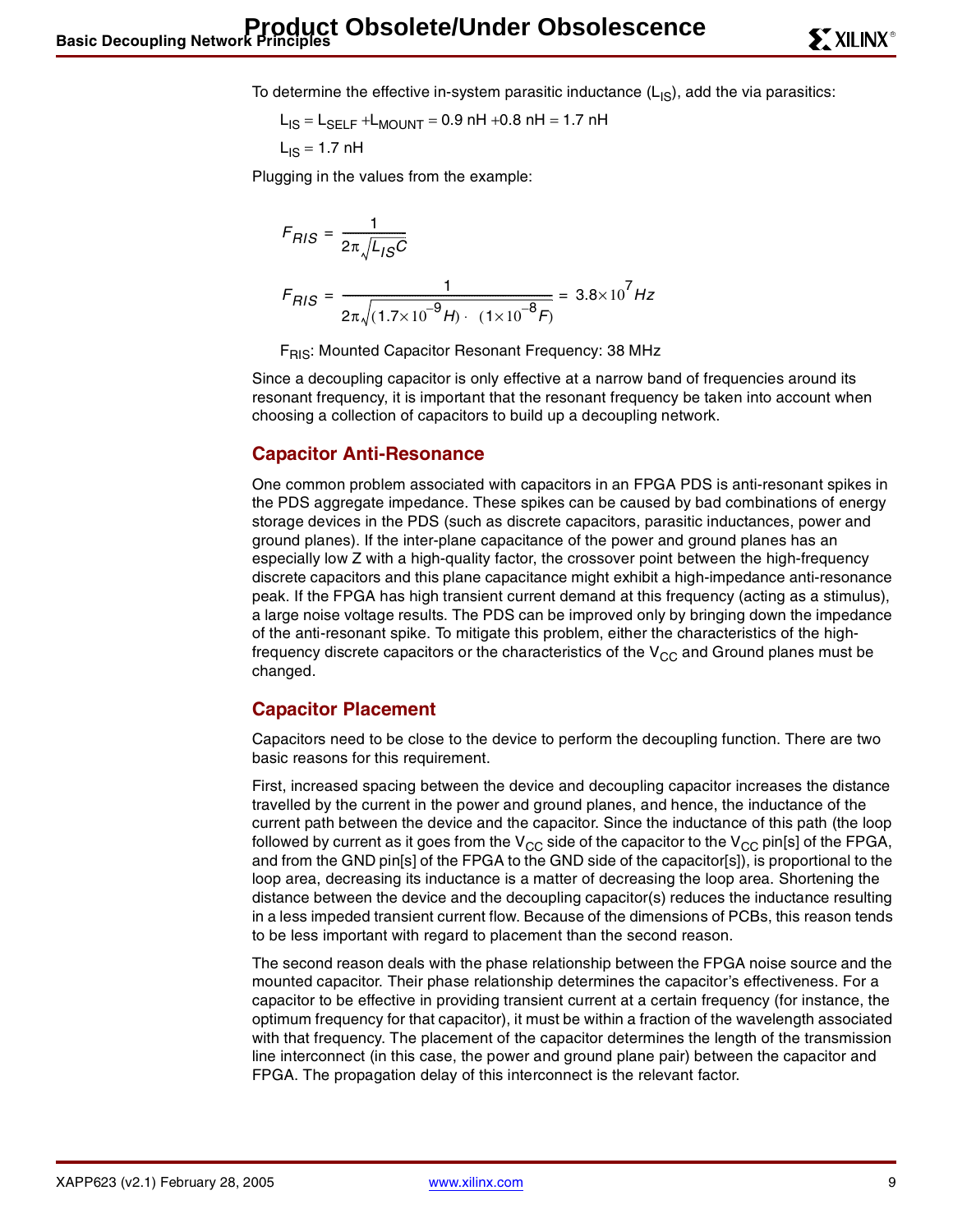Noise from the FPGA falls into certain frequency bands, and different sizes of decoupling capacitors take care of different frequency bands. For this reason, capacitor placement is determined based on the effective frequency of each capacitor.

When the FPGA initiates a change in its current demand, it causes a small local disturbance in the voltage of the PDS (a point in the power and ground planes). For a decoupling capacitor to counteract this, the capacitor has to first see a voltage difference. There is a finite time delay between the start of the disturbance at the FPGA power pins and the start of the capacitor's view of the disturbance. This time delay is equal to the distance from FPGA power pins to capacitor, divided by the propagation speed of current through FR4 dielectric (the substrate of the PCB where the power planes are embedded). There is another delay of the same duration for the compensation current from the capacitor to reach the FPGA.

Therefore, for any transient current demand in the FPGA, there is a round-trip delay to the capacitor before any relief is seen at the FPGA. For placement distances greater than one quarter of a wavelength of some frequency, the energy transferred to the FPGA is negligible.

For decreasing distances less than a quarter wavelength, the energy transferred to the FPGA increases to 100% at zero distance. Efficient energy transfer from the capacitor to the FPGA requires placement of the capacitor at a fraction of a quarter wavelength of the FPGA power pins. This fraction should be small because the capacitor is also effective at frequencies slightly above its resonant frequency, where the corresponding wavelength is shorter.

In practical applications, one tenth of a quarter wavelength is a good target. This leads to placing a capacitor within one fortieth of a wavelength of the power pins it is decoupling. The wavelength corresponds to  $F_{RIS}$ , the capacitor's mounted resonant frequency.

#### **Example**

0.001 µF X7R Ceramic Chip capacitor, 0402 package

$$
L_{IS} = 1.6 \text{ nH}
$$
  

$$
F_{RIS} = \frac{1}{2\pi\sqrt{LC}} = \frac{1}{2\pi\sqrt{1.6 \times 10^{-9} \times 0.001 \times 10^{-6}}} = 125.8 MHz
$$

Equation 2 calculates  $T<sub>RIS</sub>$ , the mounted period of resonance, from  $F<sub>RIS</sub>$ 

$$
T_{RIS} = \frac{1}{F_{RIS}} = \frac{1}{125.8 \times 10^6} = 7.95 \text{ ns} \text{ Equation 2}
$$

Equation 3 computes the wavelength based on  $T_{\text{RIS}}$  and the propagation velocity in FR4 dielectric.

$$
\lambda = \text{Wavelength} = \frac{T_{RIS}}{V_{PROP}} \qquad \text{Equation 3}
$$

where 
$$
V_{PROP} = 166 \times 10^{-12} \frac{s}{inch}
$$

$$
\lambda = \frac{T_{RIS}}{V_{PROP}} = \frac{7.95 \times 10^{-9}}{166 \times 10^{-12}} = 47.9 \text{ inches}
$$

$$
R_{PLACE} = \frac{\lambda}{40}
$$

Equation 4

$$
R_{PLACE} = \frac{\lambda}{40} = \frac{47.9 \text{ inches}}{40} = 1.20 \text{ inches}
$$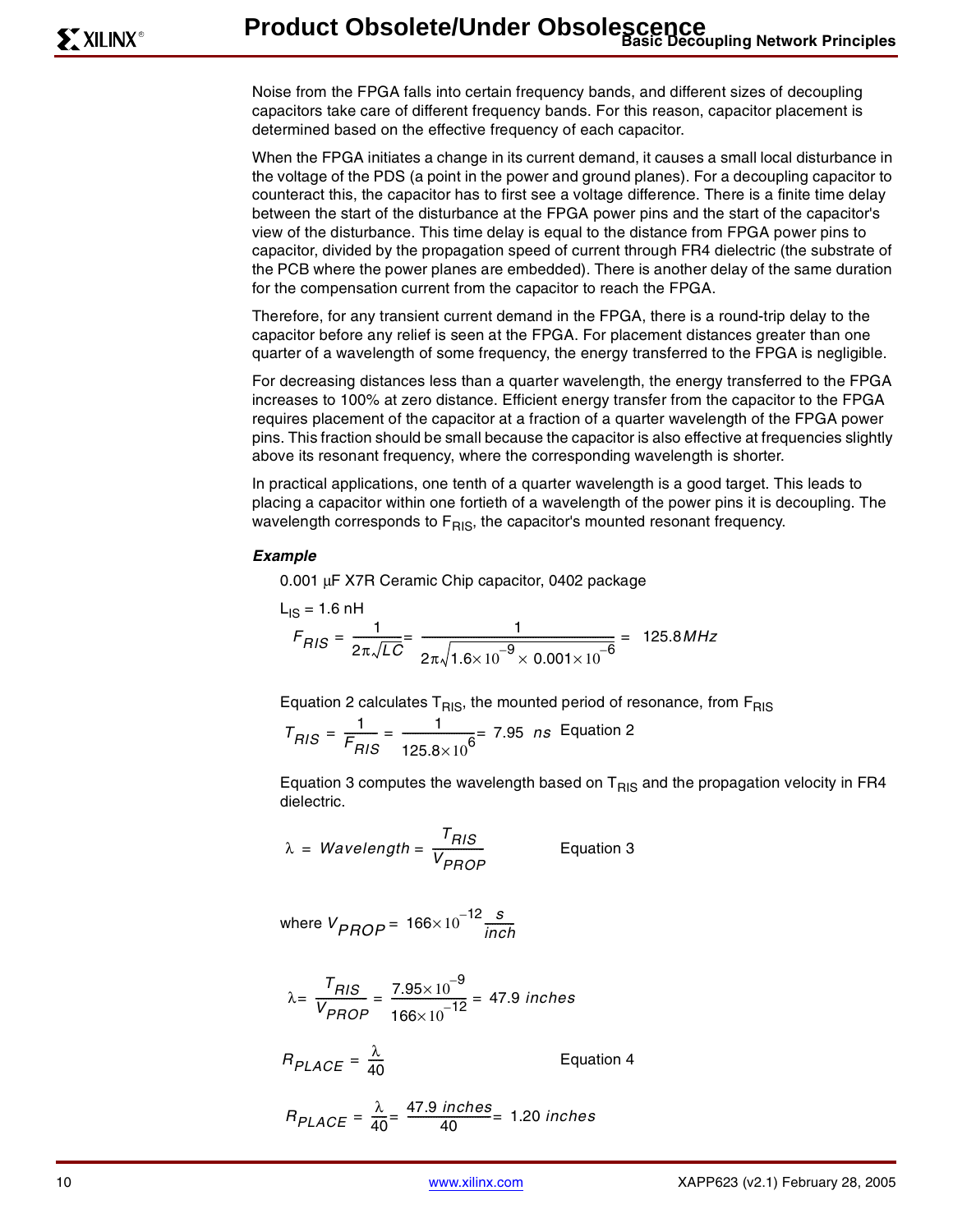In this example, the effective frequency, equal to the resonant frequency, can be determined by Equation 1. This effective frequency is determined to be 125.8 MHz. The reciprocal of this is taken to give the resonant period, 7.95 ns using Equation 2. Using the propagation speed of current in FR4 (approximately 166 ps per inch), the wavelength associated with this capacitor is computed to be approximately 48 inches using Equation 3. As computed in Equation 4, one fortieth of this is 1.2 inches. Therefore the target placement radius ( $R_{PLACE}$ ) for capacitors of this size is within 1.2 inches (3.0 cm) of the power and ground pins they are decoupling.

All other capacitor sizes follow in the same manner. A radius of 1.2 inches is not terribly difficult to achieve in current PCB technology. It does not require placing capacitors directly underneath the device on the opposite side of the PCB. It is acceptable for capacitors to be mounted around the periphery of the device, provided the target radius is maintained. The 0.001 µF capacitors are among the smallest in the decoupling network, so placement radii less than an inch are unnecessary. For larger capacitors, the target placement radius expands quickly as the resonant frequency goes down. A 4.7 µF capacitor, for example, can be placed anywhere on the board, as its target radius of 98 inches is much bigger than most PCBs (corresponding to the resonant frequency of 1.56 MHz).

#### <span id="page-10-1"></span>**Example Capacitor Layout**

[Figure 7](#page-10-0) is an example of the bottom-side PCB artwork showing the capacitor layout. Black fill and hatch represents plated copper, red represents vias, blue represents silkscreen labels, and purple represents package outlines. The FPGA footprint can be seen as the regular array of red via dots in the upper portion of the figure at the center. The absence of vias in a cross pattern at the center of the device indicates that solder lands on the top surface had their associated vias escape out toward the corners.



<span id="page-10-0"></span>Figure 7: **Example PCB Layout showing Capacitor Placement on the Bottom Surface**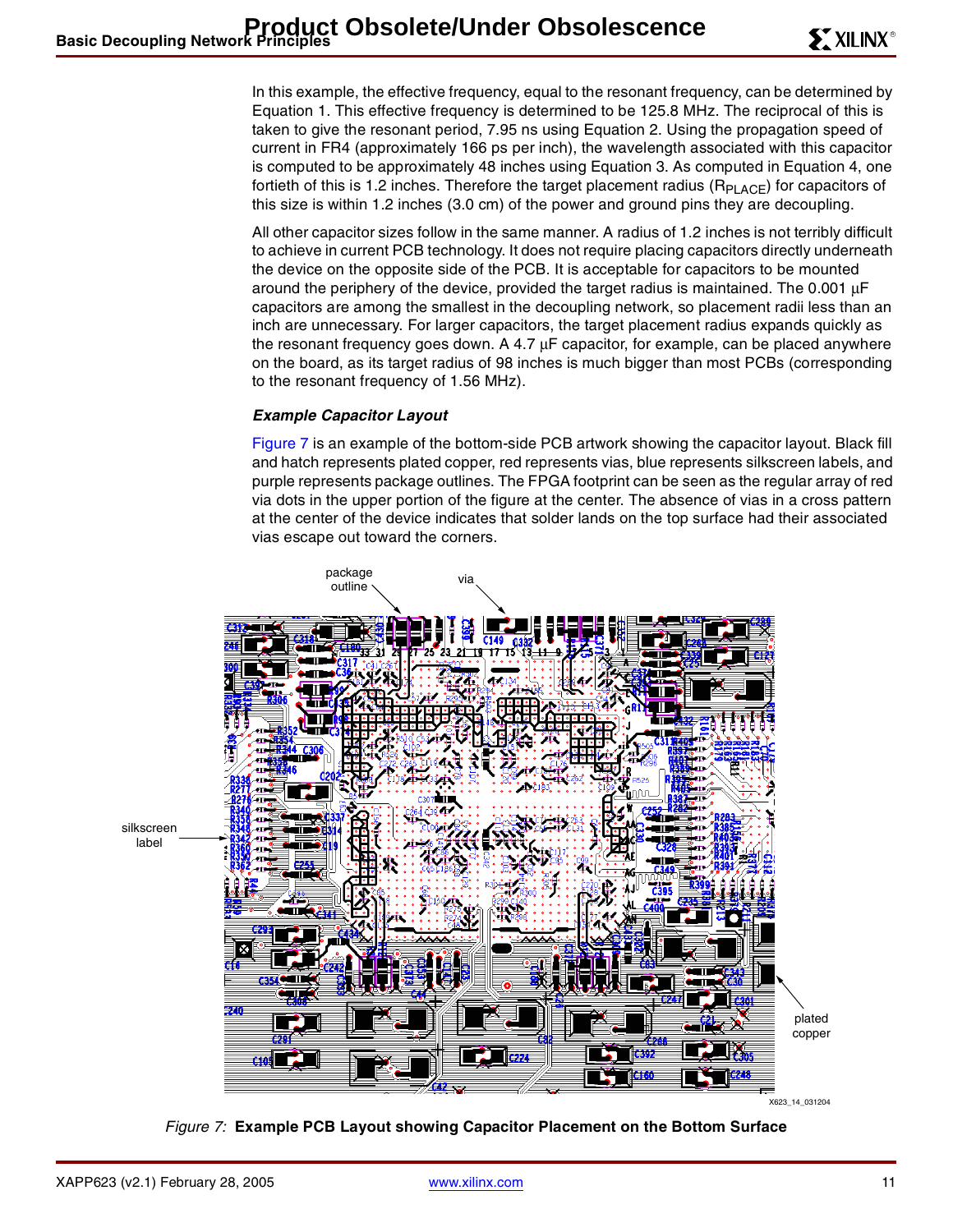In this example, many of the high-frequency 0402 decoupling capacitors are placed within the footprint of the FPGA on the opposite side of the board (C150, C117). There are also a handful of 0603 decoupling capacitors and termination resistors (C307, R274). Larger capacitors are placed outside the footprint of the FPGA, moving farther away from the FPGA with increasing size (C247, C288).

Traces connecting capacitor lands to vias are kept as short as possible. Also for large-package capacitors with large separation between solder lands (C42, C224), vias are inserted in between the solder lands to reduce parasitic inductance of the mounting.

It is not necessary to place high-frequency capacitors within the footprint of the FPGA. It is perfectly acceptable to place all capacitors around the periphery of the device, provided all  $V_{CC}$ planes have a Ground plane adjacent to them, separated by a dielectric less than 4 mils in thickness. Also, in cases where  $V_{CC}$  and Ground plane pairs are in the top half of the stackup (closer to the device), it is advantageous to place capacitors on the top surface of the board, around the periphery of the device.

In cases where large numbers of external termination resistors are used, placement of the termination resistors takes priority over the decoupling capacitors. Moving away from the device in concentric rings, termination resistors should be closest to the device, followed by the smallest-value decoupling capacitors, then followed by larger-value decoupling capacitors.

# **PDS Design and Verification**

Having discussed the basic operating principles of power distribution systems, this section introduces a step-by-step process for designing and verifying a PDS.

# **Step 1: Determining Critical Parameters of the FPGA**

In designing the first iteration of the decoupling capacitor network, the basic objective is to have one capacitor per  $V_{CC}$  pin used on the device. Therefore, the *effective* number of  $V_{CC}$  pins for each supply must be determined.

Very few designs use 100% of the various resources in the FPGA. The FPGA package and the PDS inside it are very carefully sized to meet the needs of a fully utilized die without being overly conservative. The number of  $V_{CC}$  and GND pins on a package for a given device is determined based on the needs of a 100% utilized FPGA. The determining factor is not DC power handling abilities — it is transient current impedance. Decoupling capacitor requirements track very closely since they are based on the same factor. For this reason, the number of  $V_{CC}$  pins on each supply is used as an indicator of the number of capacitors needed on that supply. All supplies must be considered: V<sub>CCINT</sub>, V<sub>CCAUX</sub>, V<sub>CCO</sub>, and V<sub>REF</sub>.

It is only necessary to provide one capacitor per  $V_{CC}$  pin if all pins are used. There is no need to decouple V<sub>REF</sub> pins if they are not used as V<sub>REF</sub>. Conversely, V<sub>CCAUX</sub> and V<sub>CCINT</sub> pins must always be fully decoupled, i.e., they must always have one capacitor per pin.  $V_{CCO}$  can be prorated according to I/O utilization.

### **Pro-rating V<sub>CCO</sub> Pins**

The number of  $V<sub>CCO</sub>$  pins used by a device can be determined based on the Simultaneously Switching Output (SSO) restrictions given in the device documentation (data sheet and user guide). A budget is calculated on a per-bank basis using these restrictions. The utilization of I/O resources in a bank determines the percentage of the budget used. This percentage effectively represents the percentage of  $V_{CCO}$  pins used by the device.

#### **Examples: Using an XC2V3000 FF1152**

Single bank and full device examples are provided.

#### **Single Bank Example**

In a hypothetical design, Bank 0 has 80 outputs in it. Each is configured as a 3.3V LVCMOS 12 mA Fast driver.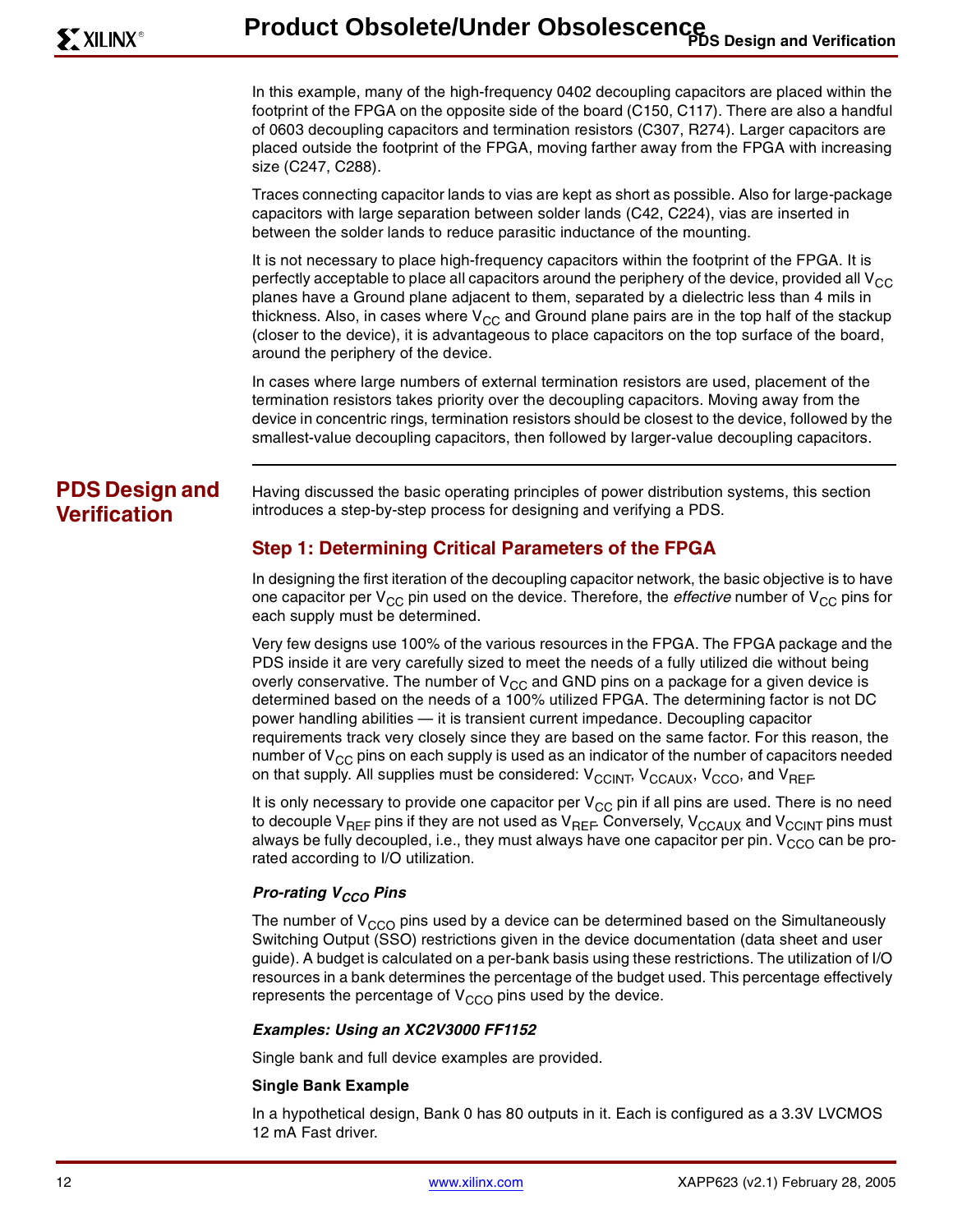The limit for 3.3V LVCMOS 12 mA Fast drivers in the SSO table of the datasheet is 10 per  $V_{CC}/GND$  pair. There are 13  $V_{CCO}$  pins per bank on this device. Therefore, the limit for this type of I/O driver is 130 per bank.

This bank uses 80 outputs. Therefore the percentage of the total bank 0 budget that is used is:

Bank 0 Percentage Used = Used/Limit =  $80/130 = 62\%$ 

#### **Full Device Example**

In this example, the utilization of all I/Os for one device is listed in [Table 2](#page-12-1), as well as the per-bank SSO limits for each standard [\(Table 3\)](#page-12-0), computed from the number per  $V_{CC}/GND$  pair SSO limits in the Virtex-II Platform FPGA User Guide (**[Reference #3](#page-22-2)**).

| <b>Bank Number</b> | Voltage | I/O Utilization | I/O Standard |
|--------------------|---------|-----------------|--------------|
| Bank 0             | 3.3V    | 80              | LVCMOS_12F   |
| Bank 7             | 3.3V    | 80              | LVCMOS_12F   |
| Bank 1             | 1.5V    | 16              | <b>LVDCI</b> |
| Bank 6             | 1.5V    | 16              | <b>LVDCI</b> |
| Bank 2             | 1.8V    | 32              | HSTL 1       |
|                    |         | 45              | LVCMOS_12F   |
| Bank 3             | 1.8V    | 32              | HSTL_1       |
|                    |         | 45              | LVCMOS_12F   |
| Bank 4             | 1.8V    | 32              | HSTL 1       |
|                    |         | 45              | LVCMOS_12F   |
| Bank 5             | 1.8V    | 32              | HSTL 1       |
|                    |         | 45              | LVCMOS_12F   |

<span id="page-12-1"></span>Table 2: **I/O Utilization for Each Bank in Full Device Example**

<span id="page-12-0"></span>

|  |  |  |  |  | Table 3: SSO Limits for I/O Standards of Full Device Example |  |  |  |
|--|--|--|--|--|--------------------------------------------------------------|--|--|--|
|--|--|--|--|--|--------------------------------------------------------------|--|--|--|

| I/O Standard    | <b>SSO Limit Per Bank</b> |
|-----------------|---------------------------|
| 3.3V LVCMOS 12F | 130                       |
| 1.5V LVDCI      | 130                       |
| 1.8V HSTL 1     | 260                       |
| 1.8V LVCMOS 12F | 117                       |

The budget for banks 0, 7, 1, and 6 are computed as in the single-bank example. Banks 2, 3, 4, and 5, however, all have two I/O standards in them. For these banks, the budget is computed for each standard separately, and then the two are combined.

For Banks 2, 3, 4, and 5:

1.8V HSTL\_1:

% used = used/limit =  $32/260 = 13%$ 

1.8V LVCMOS\_12F:

% used = used/limit =  $45/117 = 39%$ 

Total budget for each bank:

 $13% + 39% = 52%$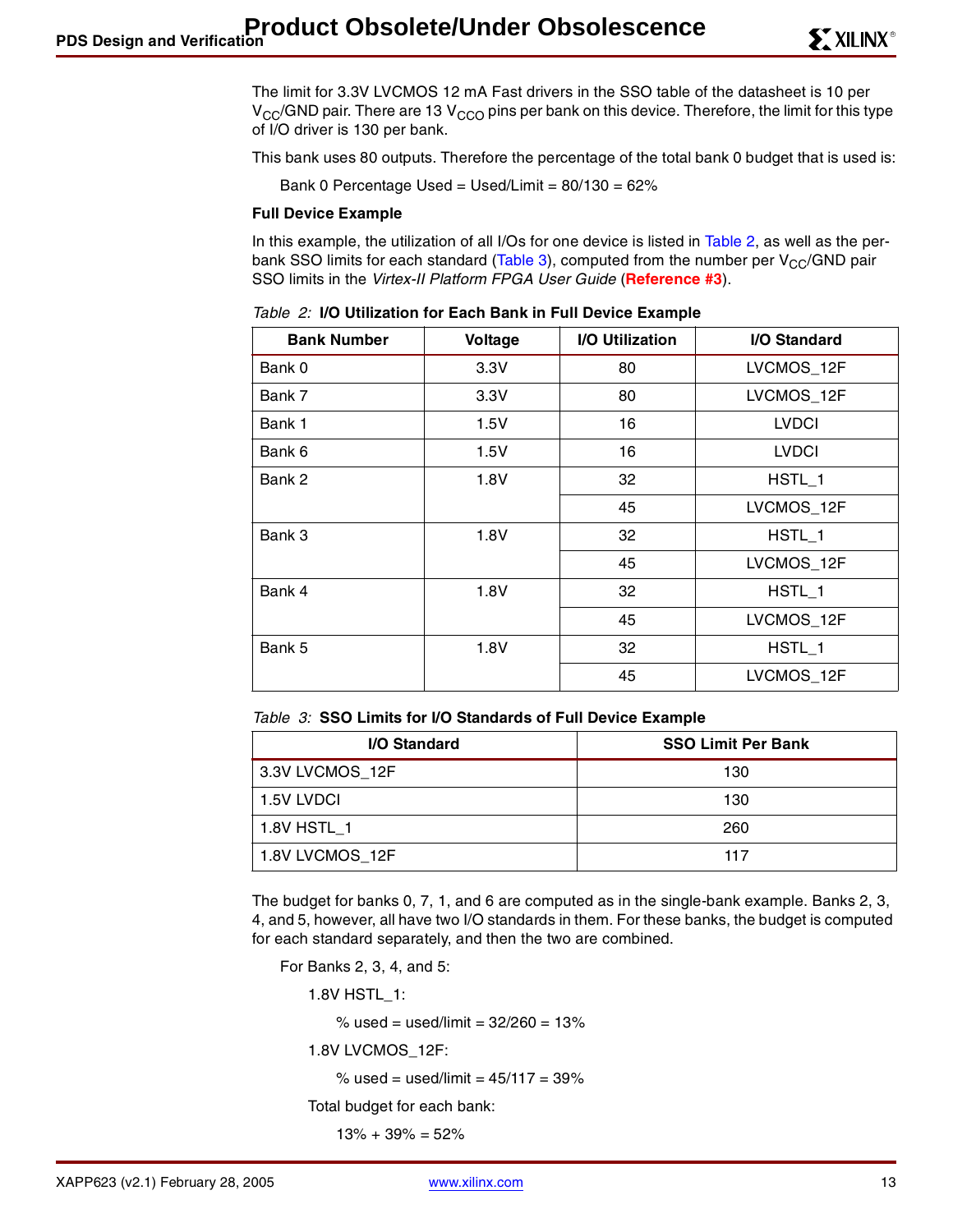[Table 4](#page-13-1) summarizes the budgets for each bank of the device.

<span id="page-13-1"></span>

|  |  |  |  |  |  |  |  |  | Table 4: Budgets for Each Bank in Full Device Example |
|--|--|--|--|--|--|--|--|--|-------------------------------------------------------|
|--|--|--|--|--|--|--|--|--|-------------------------------------------------------|

| <b>Bank Number</b> | <b>Budget</b> |
|--------------------|---------------|
| Bank 0             | 62%           |
| Bank 7             | 62%           |
| Bank 1             | 12%           |
| Bank 6             | 12%           |
| Bank 2             | 52%           |
| Bank 3             | 52%           |
| Bank 4             | 52%           |
| Bank 5             | 52%           |

The number of V<sub>CCO</sub> pins used in a bank [\(Table 5\)](#page-13-0) is simply the number of V<sub>CCO</sub> pins in a bank times the percentage of the SSO budget used.

| <b>Bank Number</b> | <b>Calculated</b>    | <b>Number of Pins Used</b> |
|--------------------|----------------------|----------------------------|
| Bank 0             | 13 pins $\times$ 62% | 8 pins                     |
| Bank 7             | 13 pins $\times$ 62% | 8 pins                     |
| Bank 1             | 13 pins $\times$ 12% | 2 pins                     |
| Bank 6             | 13 pins $\times$ 12% | 2 pins                     |
| Bank 2             | 13 pins $\times$ 52% | 7 pins                     |
| Bank 3             | 13 pins $\times$ 52% | 7 pins                     |
| Bank 4             | 13 pins $\times$ 52% | 7 pins                     |
| Bank 5             | 13 pins $\times$ 52% | 7 pins                     |

<span id="page-13-0"></span>Table 5: Number of V<sub>CCO</sub> Pins Used

## **Step 2: Designing the Generic Bypassing Network**

A number of Xilinx test boards and customer designs were analyzed to discern some trends of successful PDS designs. In 80% to 100% utilized designs with power supply noise on the order of half the maximum allowed power supply noise  $(V_{\text{RippE}}/2)$ , the PDS generally has approximately one capacitor per  $V_{CC}$  pin on a per-supply basis. The generic bypassing network is designed with this range of capacitors in mind. The pro-rated number of  $V_{CCO}$  pins is used.

Given the number of discrete capacitors needed as determined above, a distribution of capacitor values adding up to that total number must be determined. To cover a broad range of frequencies, a broad range of capacitor values must be used. The proportion of high-frequency capacitors to low-frequency capacitors is an important factor.

The objective of a parallel combination of a number of values of capacitors is to keep a low and flat power supply impedance over frequencies from the 500 kHz range to the 500 MHz range. Both large value (low frequency) and small value (high frequency) capacitors are needed. Small value capacitors tend to have less of an impact on the total impedance profile, so a greater number of small value capacitors are needed to yield the same impedance level impact as a small number of large value capacitors.

To keep the impedance profile smooth and free of anti-resonance spikes, a capacitor is generally needed at least in every decade of the capacitor value range. The typical ceramic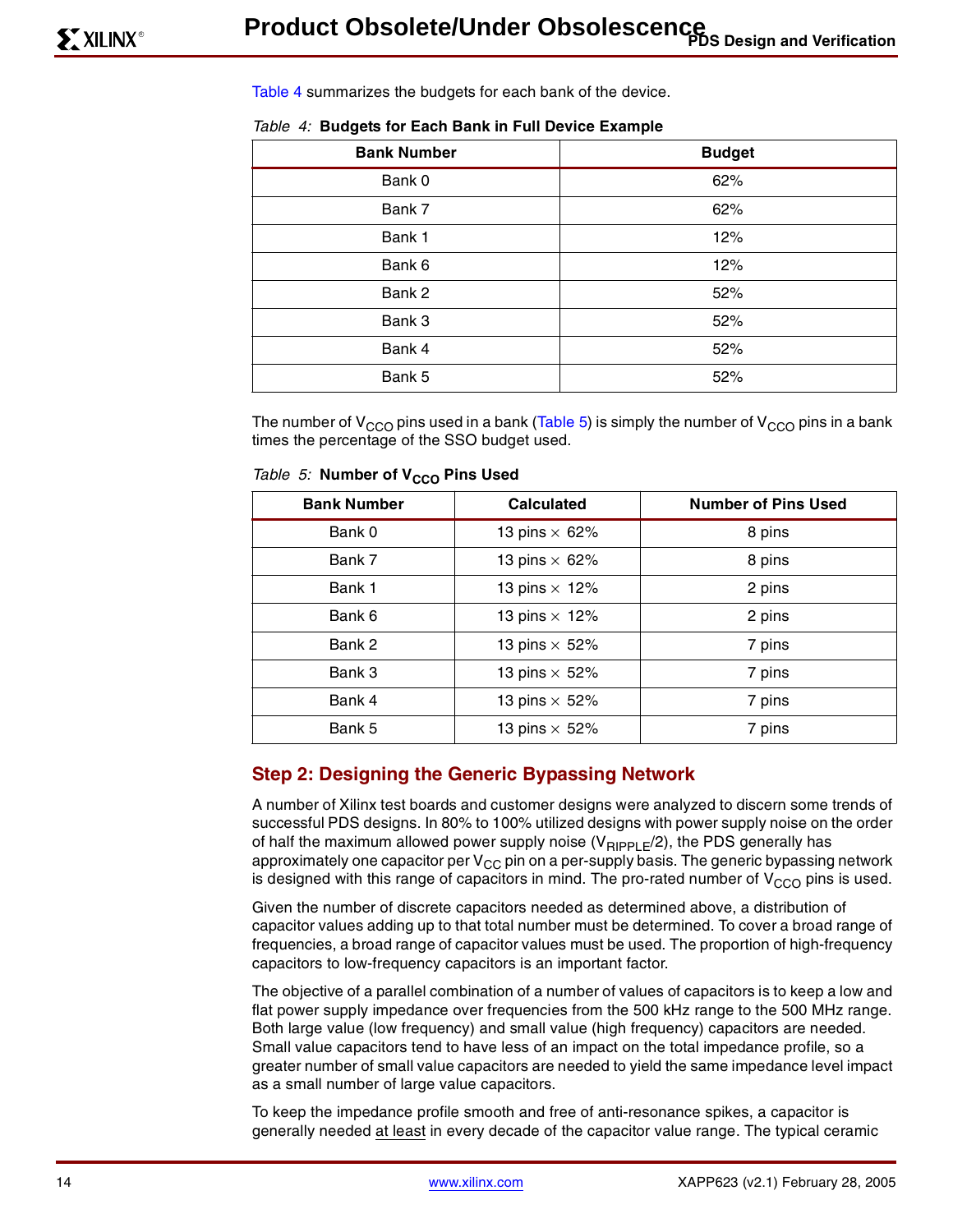capacitor range generally spans values from 0.001 µF to 4.7 µF. The exact value of these capacitors is not critical. What is critical is having some capacitor value in every order of magnitude over this range. More values are better, as a flatter impedance profile is yielded.

A ratio of capacitors giving a relatively flat impedance is one where the quantity of capacitors is roughly doubled for every decade of decrease in size. In other words, if the bottom three values in the network were 1.0  $\mu$ F, 0.1  $\mu$ F and 0.01  $\mu$ F, the network might have two 1.0  $\mu$ F capacitor, four 0.1 µF capacitors, and eight 0.01 µF capacitors.

In addition, low-frequency capacitance in the form of tantalum, OS-CON, or electrolytic capacitors is needed. These large capacitors typically have a higher ESR than ceramic chip capacitors, making them effective over a wider range of frequencies. This also makes the capacitors less likely to contribute to anti-resonance spikes. For this reason, it is not necessary to maintain the rule of one value per decade. Generally, one value in the 470  $\mu$ F to 1000  $\mu$ F range is sufficient.

A set of percentages is helpful for calculating these ratios based on the total number of capacitors ([Table 6\)](#page-14-1).

| <b>Capacitor Value</b> | <b>Quantity Percentage</b> | <b>Capacitor Type</b> |
|------------------------|----------------------------|-----------------------|
| 470 μF to 1000 μF      | 4%                         | Tantalum              |
| 1.0 to 4.7 $\mu$ F     | 14%                        | X7R 0805              |
| 0.1 to 0.47 $\mu$ F    | 27%                        | X7R 0603              |
| 0.01 to 0.047 $\mu$ F  | 55%                        | X7R 0402              |

<span id="page-14-1"></span>Table 6: **Capacitor Value Percentages for a Balanced Decoupling Network**

For every power supply except  $V_{REF}$ , these ratios should be roughly maintained. For  $V_{REF}$ supplies, the values should be distributed in a 50/50 ratio of 0.1  $\mu$ F to 0.47  $\mu$ F capacitors and 0.01  $\mu$ F to 0.047  $\mu$ F capacitors. Since the primary function of V<sub>REF</sub> decoupling capacitors is to reduce the impedance of V<sub>REF</sub> nodes thus reducing crosstalk coupling, very little low-frequency energy is needed. Therefore, only capacitors in the 0.01  $\mu$ F - 0.47  $\mu$ F range are necessary.

### **1.5V Supply Example**

In this example, the 1.5V supply for the Virtex-II device supplies  $V_{CCO}$  for banks 1 and 6, and V<sub>CCINT</sub>. There are 44 V<sub>CCINT</sub> pins on this device. Banks 1 and 6 were previously calculated to use two pins each. Adding the 44 V<sub>CCINT</sub> pins and the four V<sub>CCO</sub> pins for Banks 1 and 6 equals 48 pins. Therefore, there should be 48 capacitors total on the 1.5V supply. [Table 7](#page-14-0) shows how the quantity of each value of capacitor is determined.

| <b>Capacitor Value</b> | <b>Calculated</b>       | <b>Quantity of Capacitors</b> |
|------------------------|-------------------------|-------------------------------|
| 680 µF                 | 48 pins $x 4\% = 1.92$  |                               |
| $2.2 \mu F$            | 48 pins x $14\% = 6.72$ |                               |
| 0.47 uF                | 48 pins x $27\% = 12.6$ | 13                            |
| $0.047 \text{ uF}$     | 48 pins x $55\% = 26.4$ | 26                            |

<span id="page-14-0"></span>Table 7: **Calculation of Capacitor Quantities for 1.5V Supply Example**

This calculation gives a first-pass estimate of the capacitors necessary for the 1.5V supply. Changes can be made to the exact number of capacitors to accommodate different values and to make the supply more symmetric (e.g., using eight 2.2 µF capacitors instead of seven for a more standard the PCB layout). Capacitor values can also be modified according to the specific constraints of the design (e.g., a pre-existing BOM of capacitors). This process of capacitor selection must be repeated for each supply.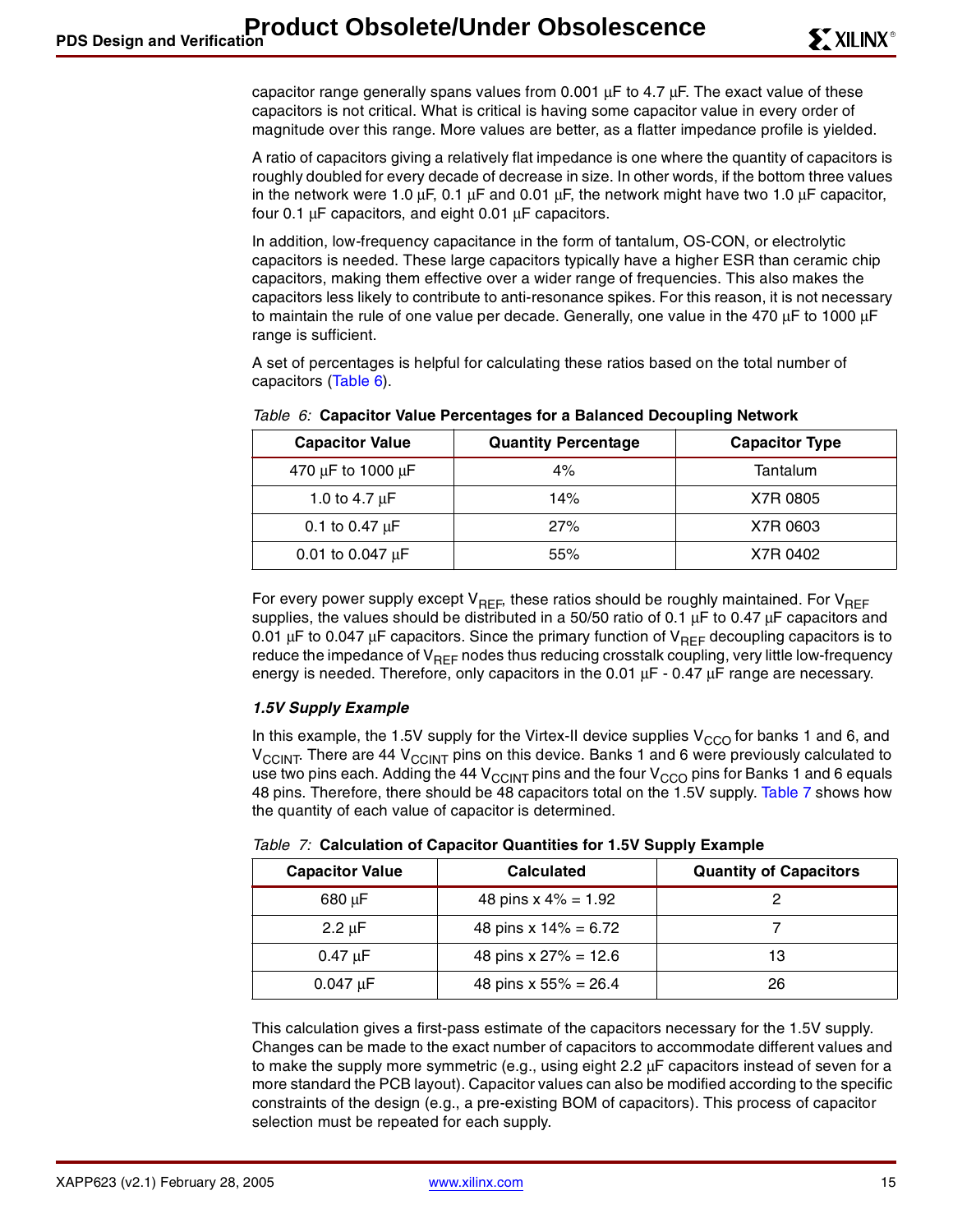## **Step 3: Simulation**

During simulation, the generic decoupling network is verified and in some cases refined. The designer can experiment with different values of capacitors or different packages to achieve an optimum power supply impedance profile for the constraints of the system. A number of levels of PDS design tools available from various EDA vendors are listed in [Appendix D: EDA Tools](#page-26-0)  [for PDS Design and Simulation.](#page-26-0)

The simulation circuit is essentially a parallel combination of the decoupling capacitors with associated parasitics. The simulator calculates the aggregate impedance over the pertinent range of frequencies. The equivalent circuit can be created and analyzed in SPICE (see [Appendix C: SPICE Simulation Examples](#page-24-0) for an example SPICE deck) or in one of the tools listed in [Appendix D: EDA Tools for PDS Design and Simulation](#page-26-0). A more limited but still effective approach is to plot the impedance profile in a spreadsheet tool (for example, Microsoft Excel).

Note that a lumped RLC simulation of this type does not reflect the distributed RLC properties of the  $V_{CC}$  and Ground planes of the PCB stackup. The effects of these planar structures usually begin to manifest in the 500 MHz range, and are dependent on the geometries of the planes (for example, length and width). These are difficult to predict without the use of a distributed model, such as what is offered by a tool like Speed2000, SIwave, Specctraquest Power Integrity, or a full-mesh RLC SPICE simulation. For this reason, it is unwise to draw any conclusions from the results of a lumped RLC simulation above 500 MHz.

In using any of these tools to simulate a bypassing network, it is important to have accurate parasitic values. Obtaining accurate self-parasitic data from the capacitor vendor or from inhouse testing is important. The mounting parasitics lying in the path between the bypass capacitor and the FPGA also need to be taken into account. These parasitics combined in series give the mounted capacitor parasitic resistance and inductance. The section on [Mounting Inductance](#page-4-1) covers the details of mounting modeling. [Appendix B: Calculation of Via](#page-23-0)  [Inductance](#page-23-0) lists equations for via parasitic inductance. A more accurate inductance number for a particular geometry can be obtained using a field solver such as Ansoft's HFSS. For the following simulation, a value of 0.8 nH to 0.9 nH in mounting inductance was added to each capacitor's parasitic self-inductance to come up with  $L_{IS}$ . This parameter reflects the inductance of small capacitor mountings in a board on the order of 60 mils thick. Thicker board stackups have a higher associated via inductance.

[Figure 8](#page-16-0) shows a simple impedance plot from a simulation of the parallel combination of these capacitors, taking into account their parasitics and the approximate parasitics of the PCB. An equivalent SPICE netlist is included in [Appendix C: SPICE Simulation Examples.](#page-24-0) [Table 8](#page-16-1) lists the capacitor quantities, values, and parasitic values used in the simulation. The RLC characteristics of the  $V_{CC}$  and GND planes of the PCB are not taken into account.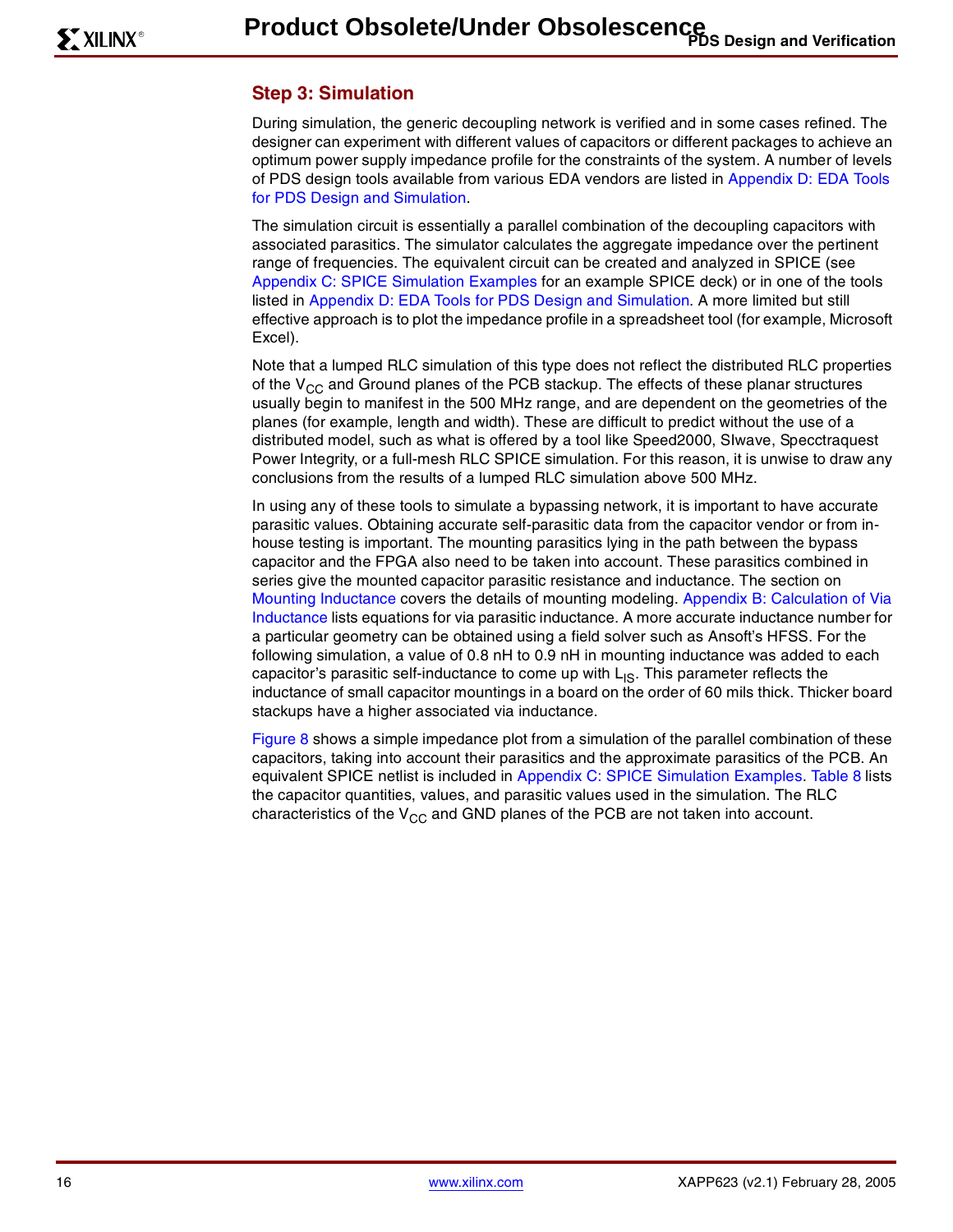



Figure 8: **PDS Impedance Versus Frequency Plot**

| Quantity | Symbol | Package | Capacitive<br>Values $(\mu F)$ | <b>Parasitic</b><br>Inductance<br>(nH) | <b>Parasitic</b><br><b>Resistance</b><br>(ohms) |
|----------|--------|---------|--------------------------------|----------------------------------------|-------------------------------------------------|
| 2        | ❖      | Е       | 680                            | 2.8                                    | 0.57                                            |
|          |        | 0805    | 2.2                            | 2.0                                    | 0.02                                            |
| 13       |        | 0603    | 0.22                           | 1.8                                    | 0.06                                            |
| 26       |        | 0402    | 0.022                          | 1.5                                    | 0.20                                            |

<span id="page-16-1"></span><span id="page-16-0"></span>Table 8: **Values Used in Impedance Plot of [Figure 8](#page-16-0)**

This collection of capacitors is a good start. The impedance is below 0.033  $\Omega$  from 500 KHz to 150 MHz, and increases to 0.11 Ω at 500 MHz. Over this range there are no significant antiresonance spikes. These capacitors are used in the board design.

## **Step 4: Building the Design**

At this stage, the PCB is laid out with the final capacitor networks verified in simulation. The board is built. See earlier sections on capacitor placement and land geometries for detailed layout information.

## **Step 5: Measuring Performance**

In the performance measurement step, measurements are made to determine whether the PDS is adequate for the devices it is serving. Determining whether or not a bypassing network is adequate for a given design is relatively simple. The measurement is performed with a highbandwidth oscilloscope (1 GHz oscilloscope and 1 GHz probe at minimum), on a design running realistic test patterns.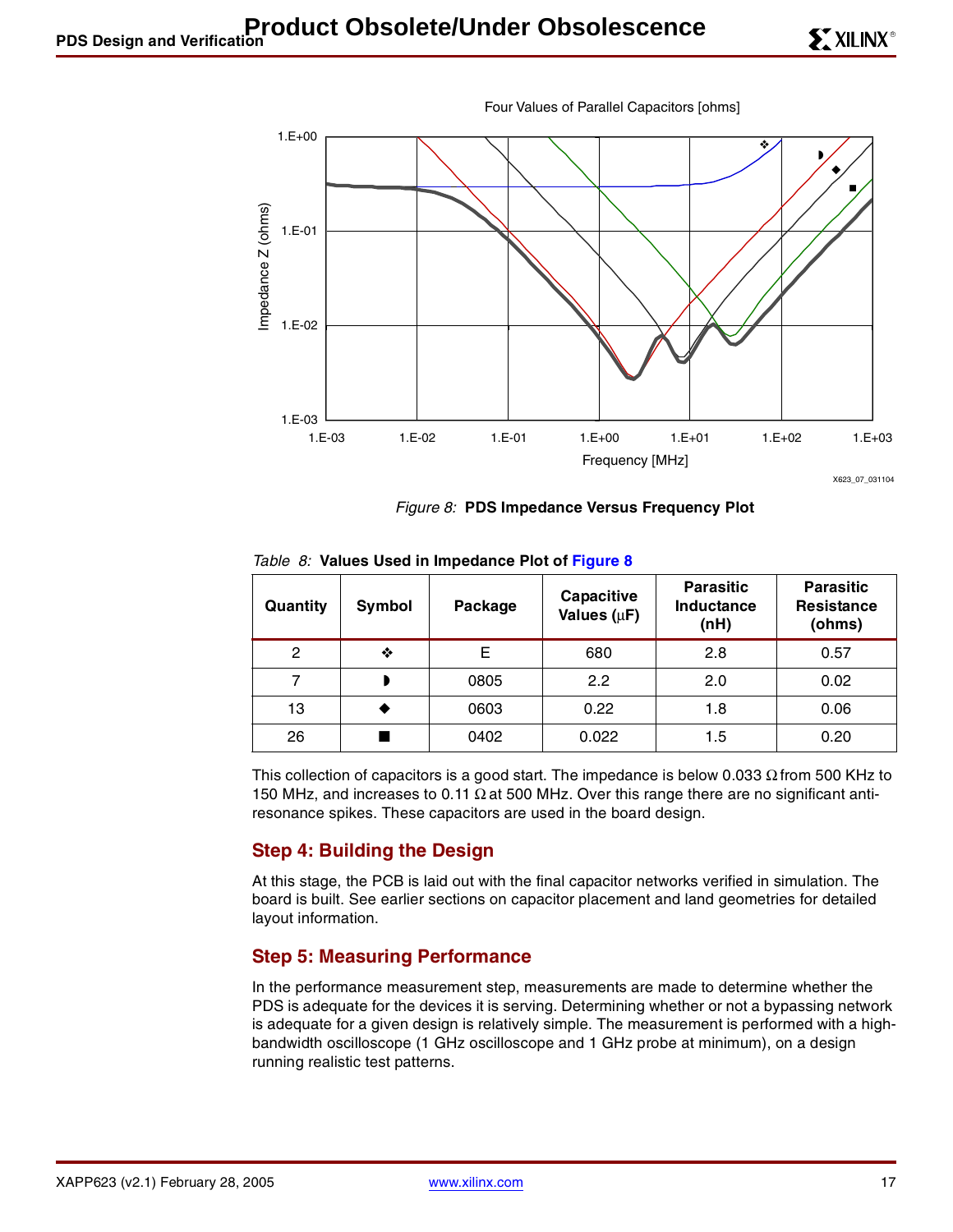#### **Noise Magnitude Measurement**

The measurement is taken either directly at the power pins of the device, or across a pair of unused I/O, one driven High and one driven Low.  $V_{CCINT}$  and  $V_{CCAUX}$  can only be measured at the PCB backside vias.  $V_{CCO}$  can also be measured this way, but more accurate results are obtained measuring fixed signals at unused I/Os in the same bank.

When making the noise measurement at the back-side of the board, it is necessary to take into account the parasitics of the vias in the path between the measuring point and FPGA, as any voltage drop occurring in this path is not accounted for in the oscilloscope measurement. Backside via measurements also have a potential pitfall. Many times, decoupling capacitors are mounted directly underneath the device, meaning that the capacitor lands may connect to these  $V_{CC}$  and GND vias directly with surface traces. These capacitors can confound the measurement, as they act like a short circuit for high-frequency AC current. To make sure such capacitors do not short the measurement, capacitors at the measurement site must be removed.

When measuring  $V_{CCO}$  noise, the measurement can be taken at a pair of I/O pins configured as strong drivers to logic 1 and logic 0. This technique, when performed correctly, can also show die-level noise.

Measuring the driven logic 1 against the driven logic 0 shows the degree of rail collapse at the die. Measuring a driven logic 0 against PCB ground shows the amount of ground bounce the die is experiencing relative to the PCB PDS. Since all grounds are common at the die and package levels of the device (excepting AGND of MGTs), a ground bounce measurement taken at an unused I/O pin shows the ground bounce of all supplies. Rail collapse measurements, on the other hand, only apply to  $V_{CCO}$ .

To make these measurements, the oscilloscope should be in infinite persistence mode, to acquire noise over a long time period (many seconds or minutes). If the design operates in a number of different modes, utilizing different resources in different amounts, these various conditions and modes should be in operation while the oscilloscope is acquiring the noise measurement. Noise measurements should be made at a few different  $V_{CC}/GND$  pairs on the FPGA to eliminate the effects of a local noise phenomena.

[Figure 9](#page-18-0) shows an instantaneous noise measurement taken at the  $V_{CCLINT}$  pins of a sample design. [Figure 10](#page-18-1) shows an infinite persistence noise measurement of the same design. Since the infinite persistence measurement catches ALL noise events over a long period, it obviously yields more relevant results.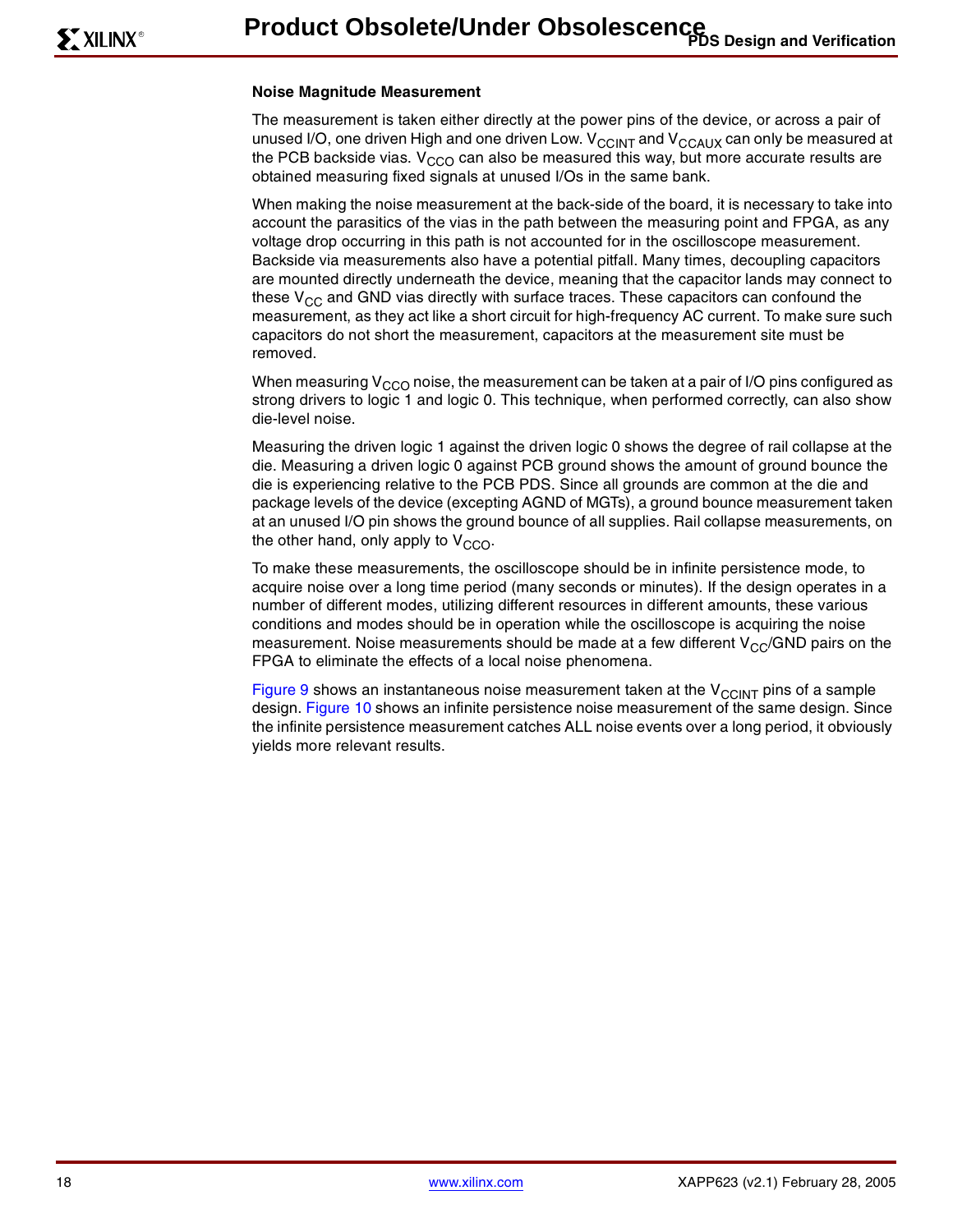<span id="page-18-0"></span>

<span id="page-18-1"></span>Figure 10: **Infinite Persistence Measurement of Same Supply**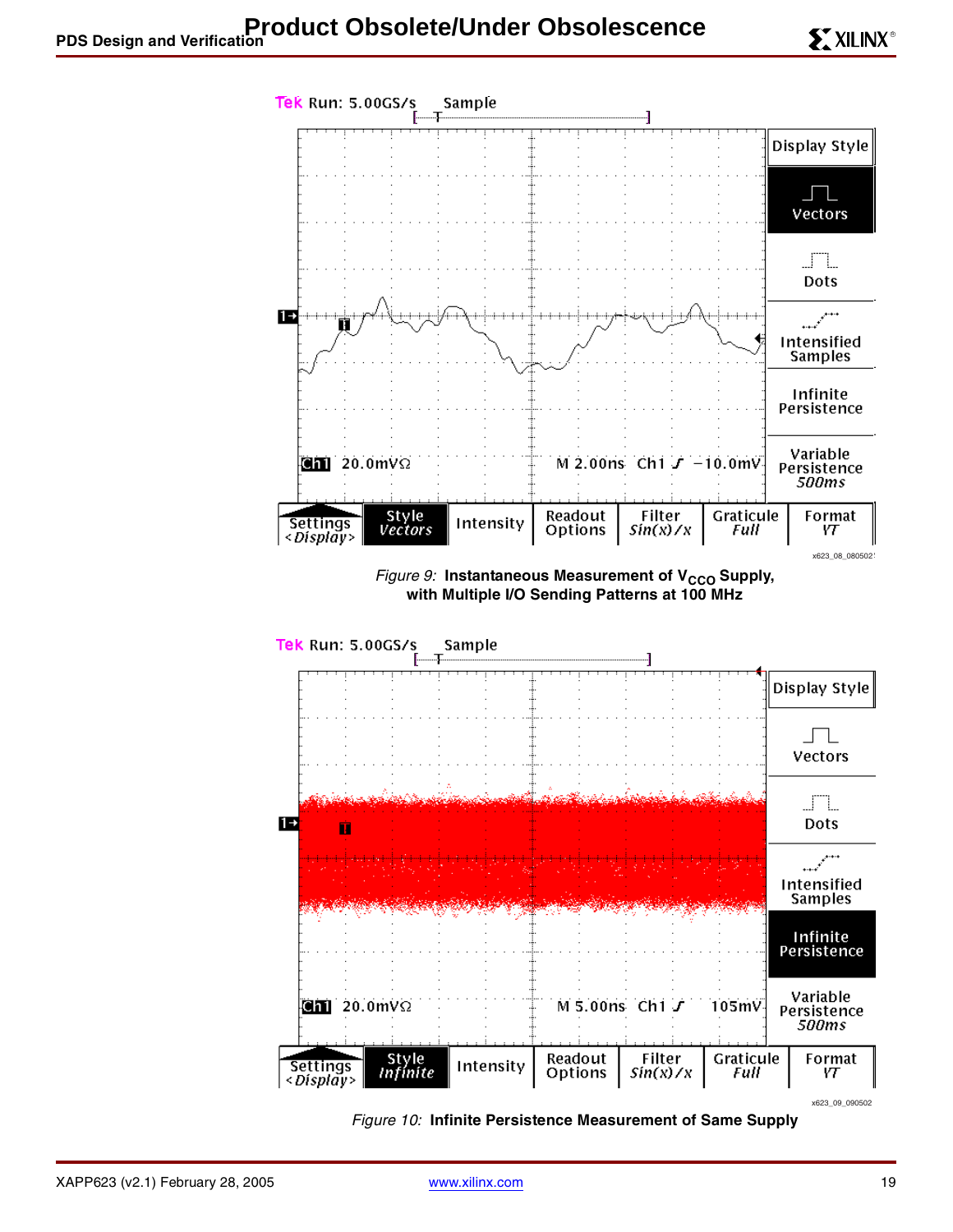This measurement represents the peak-to-peak noise. If it is greater than or equal to the maximum V<sub>CC</sub> ripple voltage specified in the datasheet (10% of V<sub>CC</sub>), then the bypassing network is not adequate. The maximum voltage ripple allowed for this particular supply, with a nominal value of 1.5V DC, is 10% of this, or 150mV. The scope shots show noise in the range of 60 mV. From this measurement, it is clear that the decoupling network is adequate.

If, however, the measurement showed noise greater than 10% of  $V_{CC}$ , the PDS would be inadequate. To have a working, robust design, changes should made to the PDS. A greater number of capacitors, different capacitance values, or different numbers of the various decoupling capacitor values will bring the noise down.

Having the necessary information to improve the decoupling network requires additional measurements. Specifically, measurement of the noise power spectrum is necessary to determine the frequencies where the noise resides. There are many ways to do this. A spectrum analyzer works well as does an oscilloscope with FFT math functionality. Alternatively, a long sequence of time-domain data can be captured from an oscilloscope and converted to frequency domain using MATLAB or other software supporting FFT. It is also possible to get a basic feel for the frequency content of the noise by simply looking at the timedomain waveform and measuring the individual periodicities present in the noise.

#### **Noise Spectrum Measurements**

A spectrum analyzer is a frequency-domain instrument. It shows the frequency content of a voltage signal at its inputs. When used to measure an inadequate PDS, the user can see the exact frequencies where the PDS is inadequate. Excessive noise at a certain frequency indicates a frequency where the PDS impedance is too high for the transient current demands of the device. Armed with this information, the designer can modify the PDS to accommodate the transient current at the specific frequency. This is accomplished either by adding capacitors with resonant frequencies close to the frequency of the noise or by lowering the PDS impedance at the critical frequency through other means.

The noise spectrum measurement should be taken in the same place as the peak-to-peak noise measurement — directly underneath the device, or at a pair of unused I/O driven High and Low. A spectrum analyzer takes its measurements through a 50  $\Omega$  cable, rather than through an active probe like the oscilloscope. One of the best ways to attach the cable for measurements is through an SMA connector tapped into the power and ground planes in the vicinity of the device. In most cases this is not available. Another way to attach the cable for measurement of noise in the power planes is to remove a decoupling capacitor in the vicinity of the device, and solder the center conductor and shield of the cable directly to the capacitor lands. Alternatively, a probe station can be used.

In most cases, distinct bands of noise at fixed frequencies are seen. These correspond to the clock frequency and its harmonics. The height of each band represents its relative power. The majority of the energy is usually contained in tight bands around 3 or 4 of the harmonics, with power falling off as frequency increases.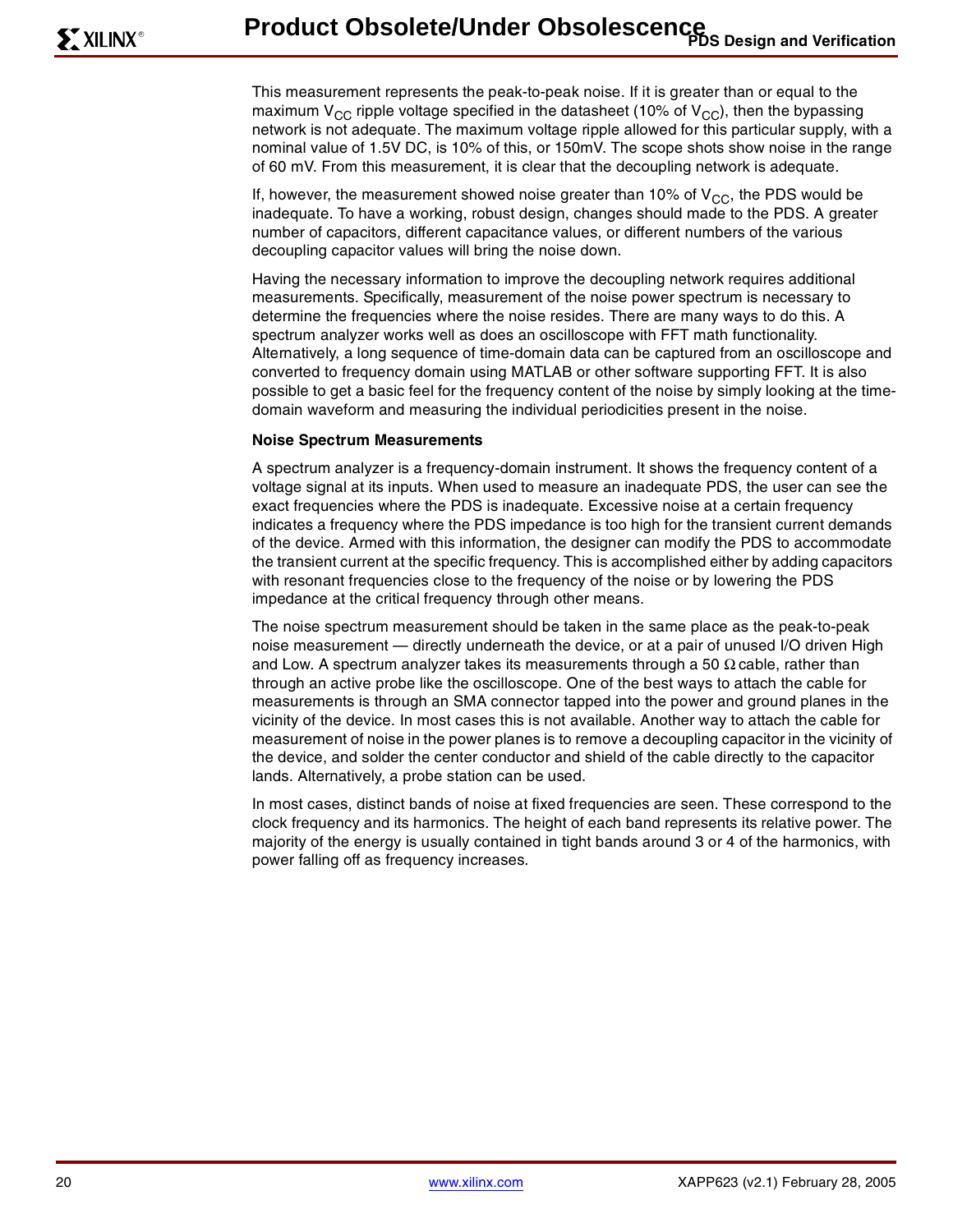[Figure 11](#page-20-0) shows an example of a noise spectrum measurement. It is a screenshot of a spectrum analyzer measurement of power supply noise on  $V_{CCO}$ , with multiple I/O sending patterns at 150 MHz.



x623\_10\_080502

Figure 11: Screenshot of Spectrum Analyzer Measurement of V<sub>CCO</sub>

<span id="page-20-0"></span>The noise bands correspond to frequencies where the FPGA has a demand for current but is not receiving it from the PDS. This could be because there is not enough capacitance, or because there is enough capacitance but the parasitic inductance of the path separating the capacitors from the FPGA is too great. Whatever the cause, the impedance of the power supply at this frequency is too high. Conversely, at frequencies where there is very little or no noise, the impedance may be lower than it needs to be. To solve these problems, the bypassing network must be modified. New capacitor values, or different quantities of the original values should be chosen.

## **Step 6: Optimum Bypassing Network Design (Optional)**

In cases where a highly optimized PDS is needed, further measurements can be taken to guide the design of a carefully tailored decoupling network. A network analyzer can be used to measure the impedance profile of a prototype PDS, giving an output similar to what was discussed in the simulation section. The network analyzer sweeps a stimulus across a range of frequencies and measures the impedance of the PDS at each frequency. Its output is impedance as a function of frequency.

Since the spectrum analyzer gives an output of voltage as a function of frequency, these two measurements can be used together to determine transient current as a function of frequency.

$$
I(f) = \frac{V(f) \text{ From Spectrum Analyzer}}{Z(f) \text{ From Network Analyzer}}
$$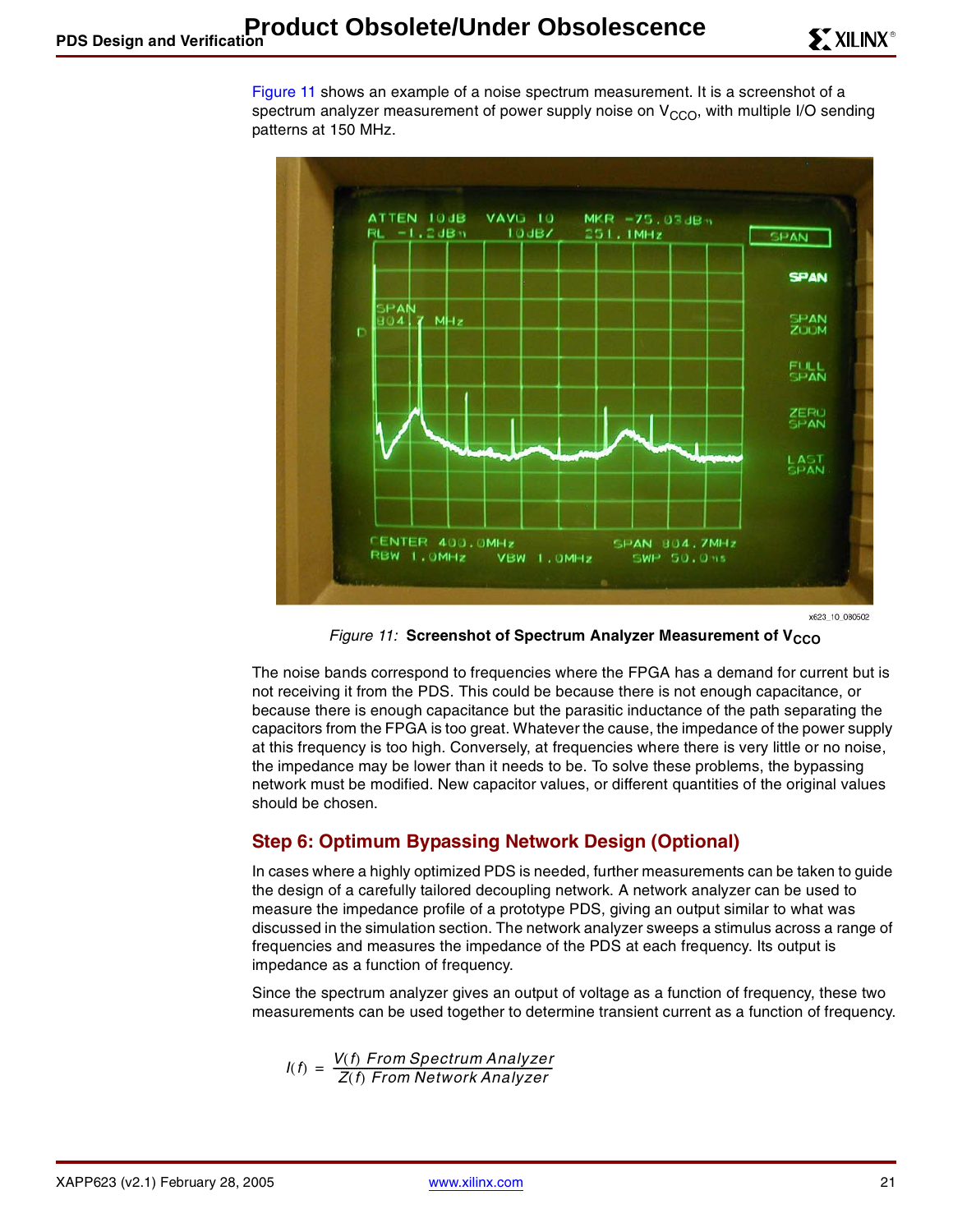Armed with an understanding of the design's transient current requirements, the designer can make better PDS choices. With maximum voltage ripple value from the datasheet, the value of impedance needed at all frequencies can be determined. This yields a target impedance as a function of frequency. Given this, a network of capacitors can be designed to accommodate the transient current of the specific design.

This six-step process lays out a closed-loop method for designing and verifying a power distribution system. Its use ensures an adequate PDS for any design.

# **Other Concerns and Causes**

If this step-by-step method does not yield a design meeting the required noise specifications, then other aspects of the system should be analyzed for possible changes.

# **Possibility 1: Excessive Noise from Other Devices on Board**

When ground and/or power planes are shared among many devices, as is often the case, noise from an inadequately decoupled device can affect the PDS at other devices. RAM interfaces with inherently high transient current demands due to temporary periodic contention and highcurrent drivers are a common cause; large microprocessors are another. If unacceptable amounts of noise are measured locally at these devices, an analysis should be done on the local PDS and decoupling networks of the component.

## **Possibility 2: Parasitic Inductance of Planes, Vias, or Connecting Traces**

In this case there is enough capacitance in the bypassing network, but too much inductance in the path from the capacitors to the FPGA. This could be due to a bad choice of connecting trace or solder land geometry, too long a path from capacitors to the FPGA, and/or a current path in power vias that traverse an exceptionally thick stackup.

In the case of inadequate connecting trace and capacitor land geometry, it is important to keep in mind the loop inductance of the current path. If the vias for a bypass capacitor are spaced a few millimeters from the capacitor solder lands on the board, the current loop area is greater than it needs to be [\(Figure 6](#page-5-0)a). Vias should be placed directly against capacitor solder lands [\(Figure 6](#page-5-0)b). Never connect vias to the lands with a section of trace ([Figure 6](#page-5-0)a). Other improvements of geometry are via-in-pad (where the via is actually under the solder land), not shown, and via beside pad (where vias are not at the ends of the lands, but rather astride them), see [Figure 6c](#page-5-0). Double vias are a further improvement [\(Figure 6d](#page-5-0)).

If the inductance of the path in the planes is too great, there are two parameters that can be changed; the length of the electrical path, and the spreading inductance of the planes themselves.

The path length is determined by capacitor placement. Capacitors must be placed close to the power/ground pin pairs on the device being bypassed. This is especially important for the smallest capacitors in the network, since care has been taken to chose capacitors with low parasitic inductance. There is no use in connecting a low-inductance, high-frequency capacitor to a device through a high-inductance path. Larger capacitors inherently have a high parasitic self inductance allowing the proximity to the device to be less important.

The spreading inductance of the planes is controlled by the plane spacing and by the dielectric constant of the material between them. See section on ["Plane Inductance".](#page-5-1)

When boards are exceptionally thick (greater than 90 mils or 2.3 mm), vias have higher parasitic inductance. In these cases, the following changes to the design should be considered. The first is to move the  $V_{CC}/GND$  plane sandwiches close to the top surface the FPGA is on. The second is to place the highest frequency capacitors on the top surface. Both changes together reduce the parasitic inductance of the relevant current path.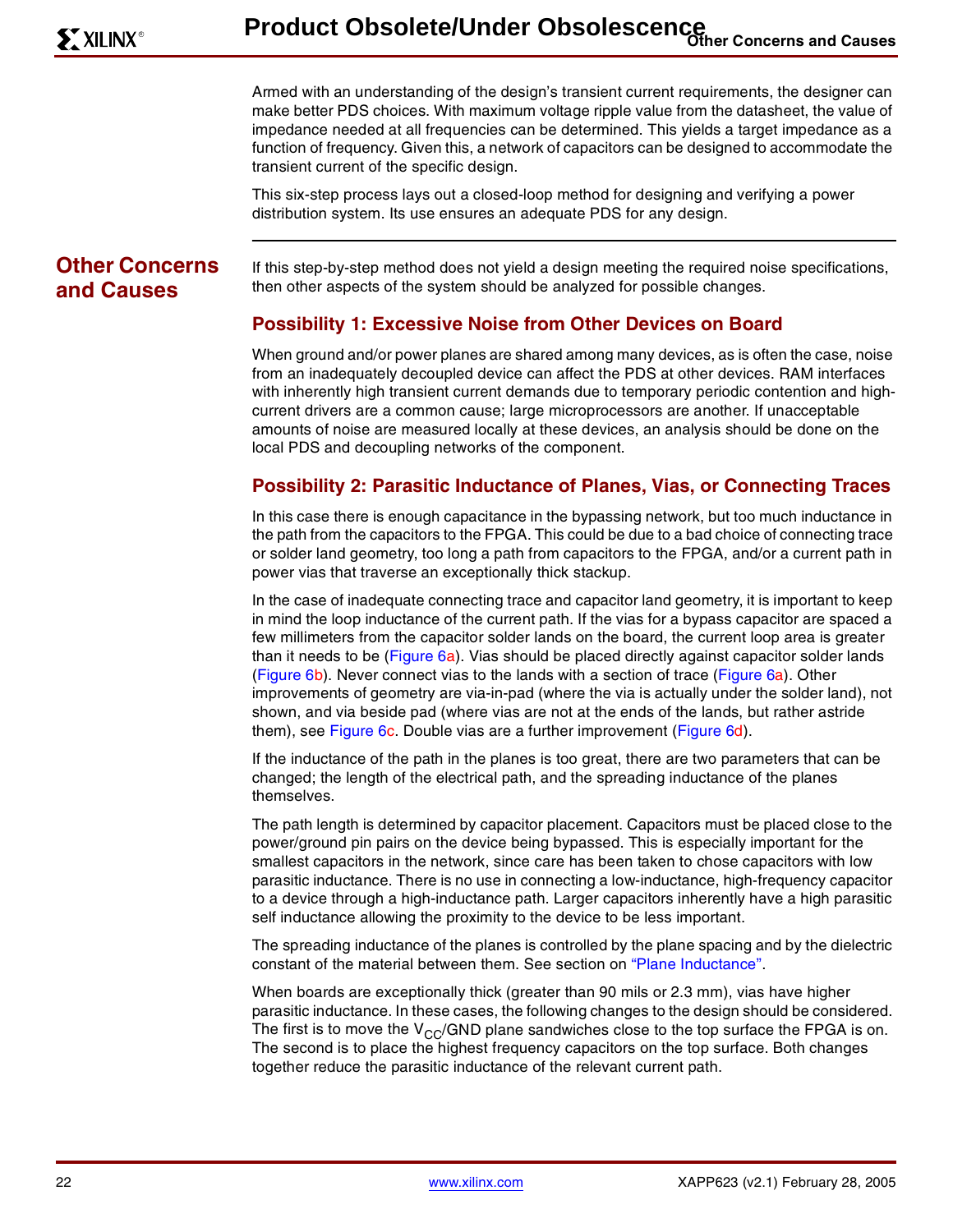## **Possibility 3: I/O Signals in PCB are Stronger Than Necessary**

If noise in the  $V_{CCO}$  PDS is still too high after making refinements to the PDS, the I/O interface power can be scaled back. This goes for both outputs from the FPGA and inputs to the FPGA. In some cases, excessive overshoot on inputs to the FPGA can reverse-bias the clamp diodes in the IOBs. This can put large amounts of noise into  $V_{CCO}$ . If this condition is occurring, the drive strength of these interfaces should be decreased, or termination should be used (both on input and output paths).

## **Possibility 4: I/O Signal Return Current Travelling in Sub-Optimal Paths**

Excessive noise in the PDS can be caused by I/O signal return currents. For every signal transmitted by a device into the PCB (and eventually into another device), there is an equal and opposite current flowing from the PCB back into the device's power/ground system. If there is no low-impedance return current path available, a less optimal, higher impedance path is used. When this occurs, voltage changes are induced in the PDS.

This situation can be improved by ensuring that every signal has a closely spaced and fully intact return path. Various strategies could be required including restricting signals to only a few of the available routing layers, and providing low-impedance paths for AC currents to travel between reference planes (decoupling capacitors at specific locations on the PCB).

**Conclusion** This application note is an overview of the important principles of power distribution systems, followed by a step-by-step process for designing a PDS. This is an iterative method of PDS design, where the designer first creates a generic network, simulates and refines it, then measures it, and then refines it again based on the measured results is described. When this method fails to give an acceptable result, other possible contributors to the problem are explored. Through the use of this method, all PDS problems can be resolved.

- <span id="page-22-3"></span><span id="page-22-2"></span><span id="page-22-1"></span><span id="page-22-0"></span>**References** 1. Xilinx, Inc., RocketIO Transceiver User Guide, [UG024](http://www.xilinx.com/bvdocs/publications/ug024.pdf)
	- 2. Larry D. Smith "Decoupling Capacitor Calculations For CMOS Circuits," Proceedings EPEP Conference, November 1984
	- 3. Xilinx, Inc., Virtex-II Platform FPGA User Guide, [UG002](http://www.xilinx.com/bvdocs/userguides/ug002.pdf)
	- 4. Frederick W. Grover Ph.D. "Inductance Calculations: Working Formulas and Tables", D. Van Nostrand Company, Inc. 250 Fourth Avenue New York 1946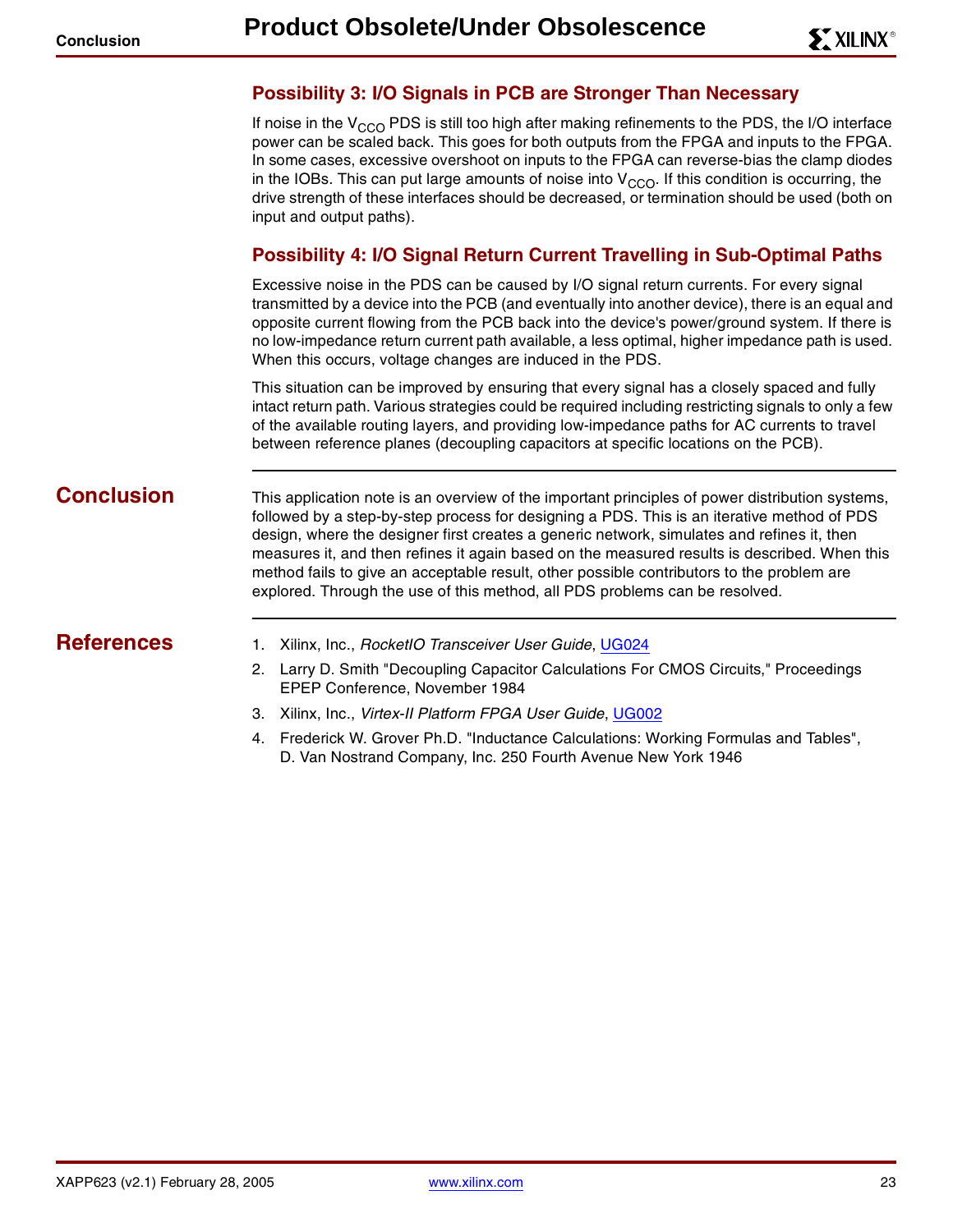# **Appendix A: Glossary**

**Land**: A section of exposed metal on the surface of a PCB where surface-mount devices are soldered

**Network Analyzer**: An instrument used to measure the frequency-domain characteristics of electrical networks. The electrical characteristics of power distribution systems are often measured using a network analyzer.

**Oscilloscope**: An instrument used to show the time-domain voltage of a signal. Power supply noise is the signal measured when establishing the magnitude of noise voltage on a power supply.

**Sandwich**: A pair of planes in a PCB stackup separated only by dielectric material, no signal layer is in-between. In most cases, one of these planes is at ground potential and the other plane carries power. Also known as buried capacitance.

**Spectrum Analyzer**: An instrument used to measure the frequency content of a signal. Power supply noise is the signal measured when establishing the characteristics of a power distribution system.

**Stackup**: The series of layers in a PCB is often referred to as a stackup. Multi-layered boards are comprised of alternating layers of signal routing or plane metal and dielectric material. The dielectric material also serves as a structural substrate.

**Via**: A vertical connection in a PCB, usually formed by drilling a hole through the PCB and plating the walls of this hole with conductive material. Vias make electrical connections between different layers of a PCB. Vias can represent impedance discontinuities when they are in a signal path, and represent additional parasitic inductance when they are in a power distribution path (both are undesirable). The parasitic inductance formula is shown in [Appendix B: Calculation of Via Inductance.](#page-23-0)

**Voltage Ripple**: Power supply noise is often referred to as voltage ripple. The maximum voltage ripple corresponds to the maximum amount of power supply variation allowed by a part's absolute maximum ratings.

# <span id="page-23-0"></span>**Appendix B: Calculation of Via Inductance**

Via inductance is a major contributor to the parasitic inductance of a capacitor mounting. The dimensions of a via largely determine its parasitic inductance. Equation 5, from Grover (**[Reference #4](#page-22-3)**), is used to determine the self-inductance of a single filled via based on its length and diameter. Dimensions are in inches and nanohenries.

$$
L = 5.08 \times h \times \left[ \ln \left( \frac{4 \times h}{d} \right) - 0.75 \right]
$$

Equation 5

#### **Example**

To calculate the inductance of a via going from the bottom surface of the board to the top surface of the board, use the board finished thickness for via length: the board finished thickness at 62 mils, the via diameter at 3 mils. There are 1000 mils in an inch.

 $h = 0.062$  in  $d = 0.003$  in

$$
L = 5.08 \times h \times \left[ \ln \left( \frac{4 \times h}{d} \right) - 0.75 \right]
$$

 $L = 5.08 \times 0.062 \times \left[ \ln \left( \frac{4 \times 0.062}{0.003} \right) - 0.75 \right]$ 

 $L = 5.08 \times 0.062 \times 3.67$  nH  $L = 1.15$  nH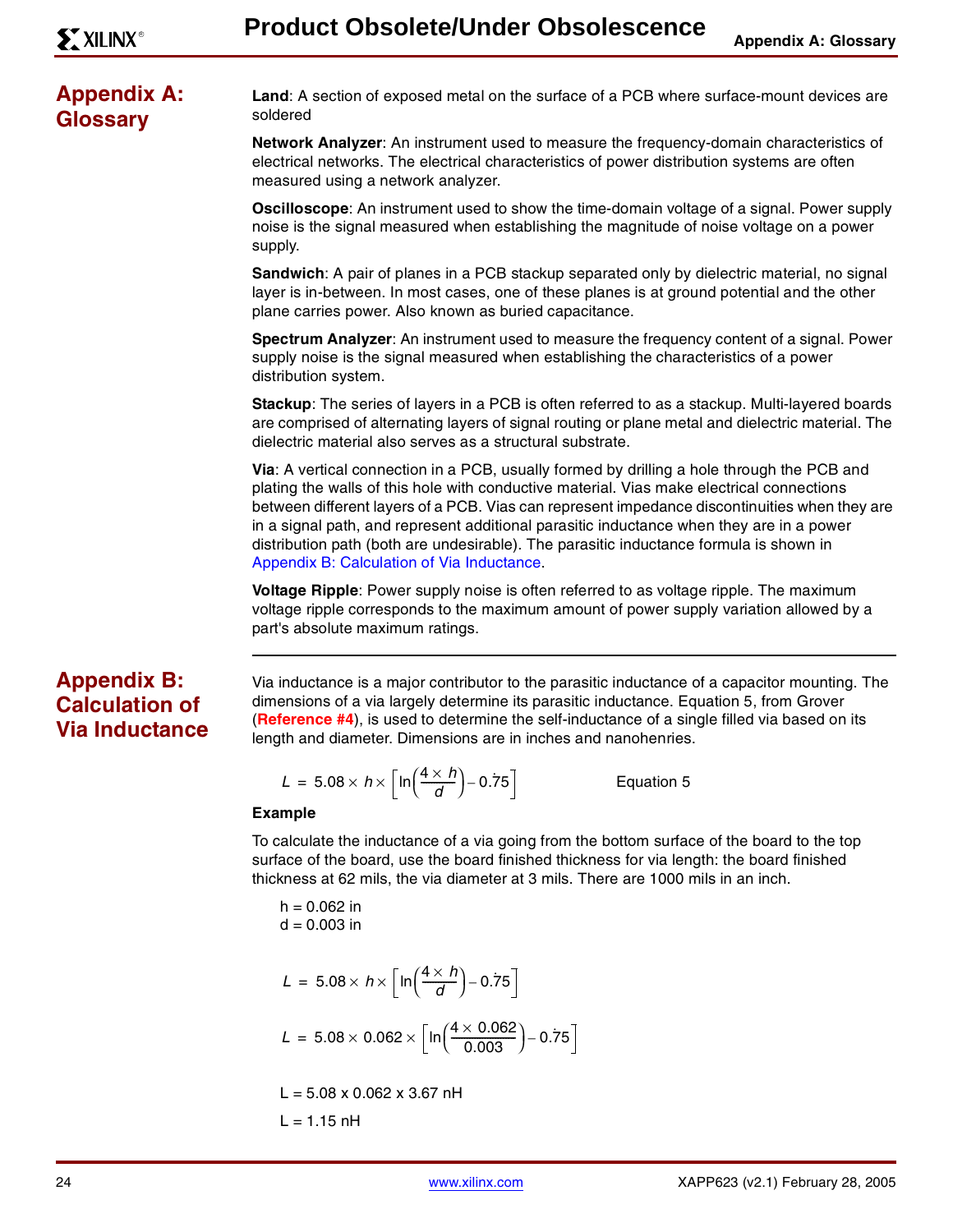This result is the self-inductance of a single via. The self-inductance is only one part of the total inductance of the current loop the via is a part of. Since the mutual inductance of vias with opposing currents (power and ground) has its own effect on the total inductance, it should be taken into account when greater accuracy is desired. The mutual inductance of closely spaced complementary vias lowers the total inductance by a small amount.

# <span id="page-24-0"></span>**Appendix C: SPICE Simulation Examples**

This appendix demonstrates the method used to simulate decoupling capacitor networks in SPICE. HSPICE techniques are discussed here. Other variants of SPICE or dedicated PDS simulation software can also be used. The simulation referenced below is purely for illustrative purposes. Simulator details are beyond the scope of this discussion and are left to the readers' investigation. The HSPICE result is included in [Figure 12](#page-25-0). A schematic representation is included in [Figure 13.](#page-25-1)

These capacitor networks represent the capacitance and parasitics of an 18-capacitor network. The general capacitor array impedance calculation follows these steps:

- 1. Formulate a netlist for the L-C-R network
- 2. Understand where the input node and output node are located
- 3. Apply an AC stimulus to the input port
- 4. Run an AC analysis on the L-C-R network
- 5. Measure the input current as well as the input AC voltage
- 6. Formulate  $Z = V/I$
- 7. Plot the result using a log scale for ease of viewing

In this approach, the AC stimulus is set to 1A. The AC Analysis directive sweeps an AC current waveform across a prescribed set of frequency points. The number of frequency points per decade is commented in the appended HSPICE netlist. With the AC current magnitude set to 1A, the impedance is calculated based on  $Z = V/I$ . Thus, V is the main calculated variable — the voltage at the capacitor array positive node.

Two other details complete the SPICE decks:

- 1. There is a DC bias resistor to ground
- 2. There is a small input resistor connecting the AC source to the L-C-R network (this is optional)

Item 1 is necessary to decrease simulation time. It allows SPICE to quickly calculate an operating point for the circuit prior to AC analysis. This is accomplished by providing SPICE a DC path to the L-C-R network (to ground by way of the bias resistor). Item 2 is optional, but convenient. It provides a component to monitor the input current to the L-C-R network.

For viewing the simulated impedance result in HSPICE, the . net directive is executed in order that HSPICE calculates  $Z_{IN}$  for direct plotting.

# **HSPICE Netlist**

The HSPICE Netlist is available on the Xilinx FTP site: <http://www.xilinx.com/bvdocs/appnotes/xapp623.zip>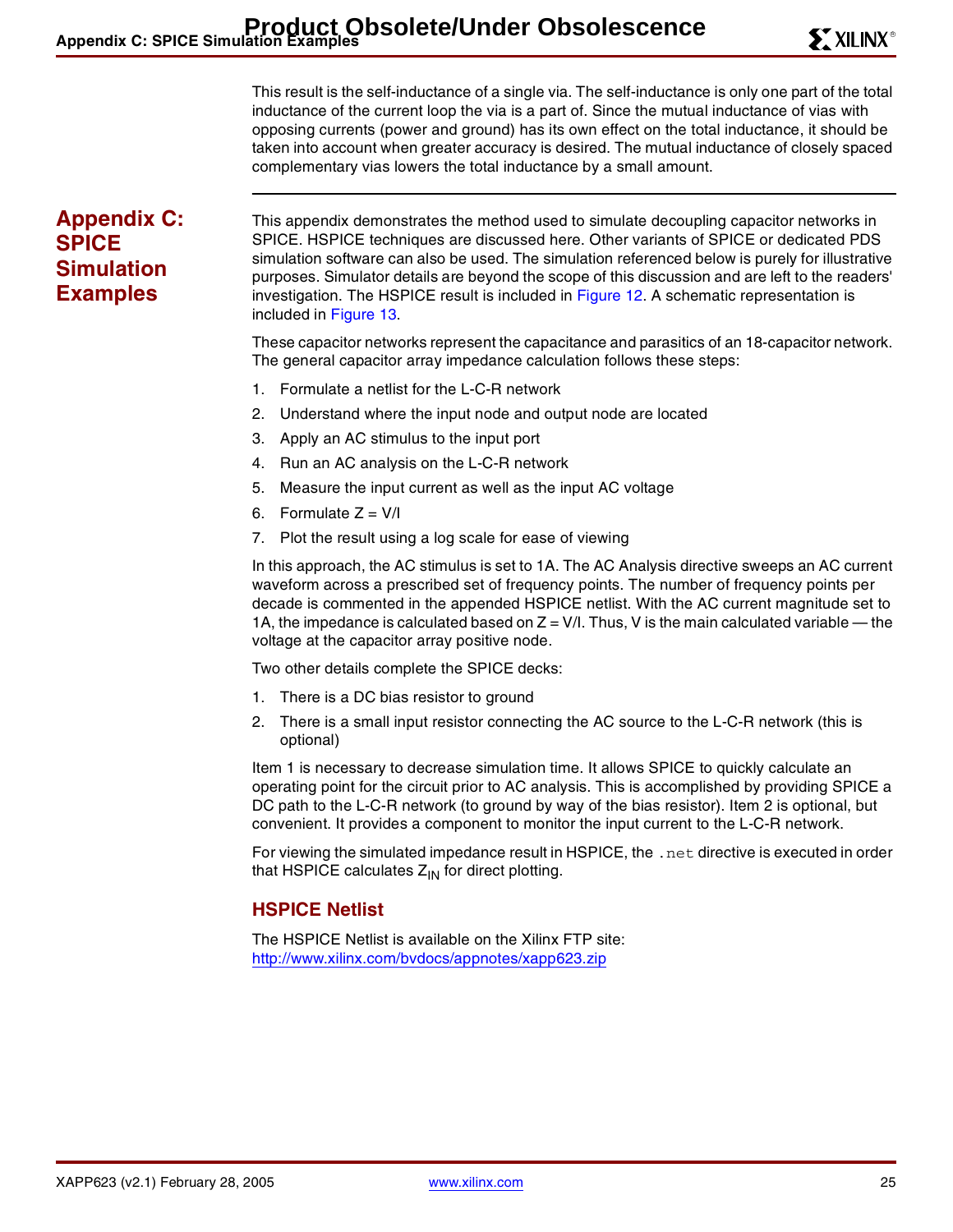# **HSPICE Output**

[Figure 12](#page-25-0) shows the HSPICE output:  $Z_{\text{IN}}$ (MAG) using the AWAVES graphical viewer.



Figure 12: **HSPICE Output**

# <span id="page-25-0"></span>**Schematic Circuit**

[Figure 13](#page-25-1) shows a capacitor array with corresponding parasitic inductance and resistance.





<span id="page-25-1"></span>